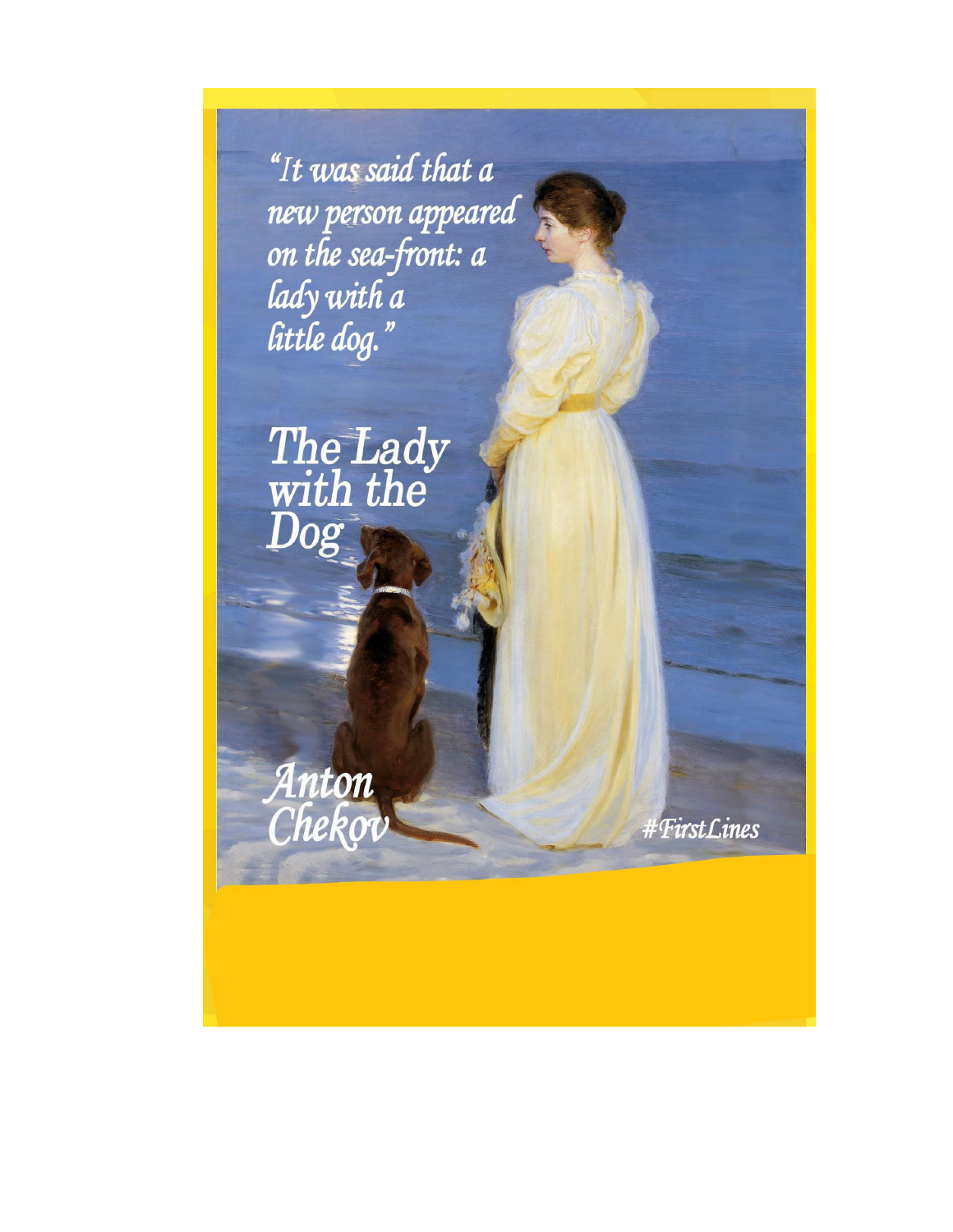Learn English Through Story

## The Lady with the Little Dog

By Anton Chekhov

Level 5-6

Hope you have enjoyed the reading!

Come back to https://learnenglish-new.com/ to find more fascinating and exciting stories!

<https://learnenglish-new.com/>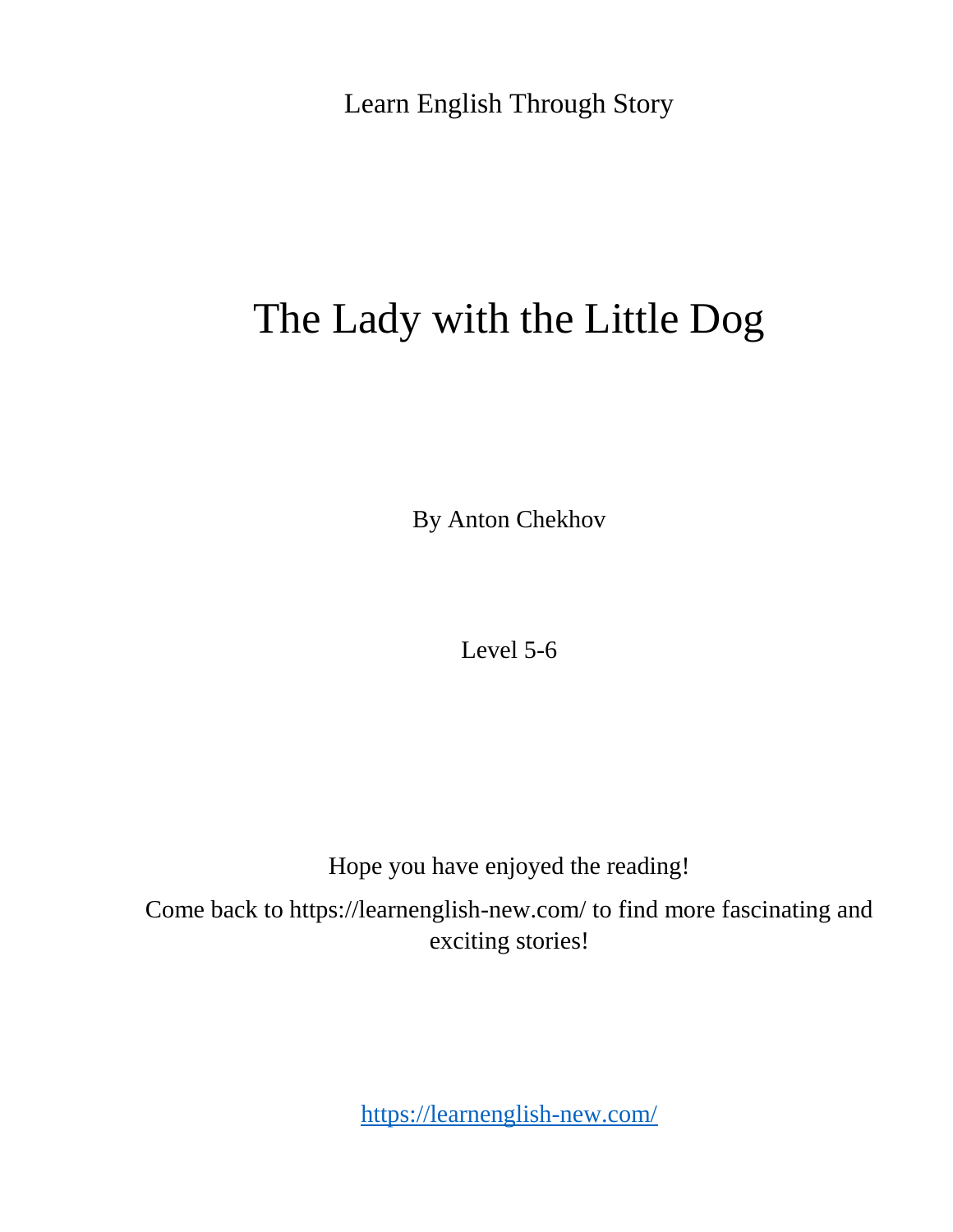Contents

Chapter I

Chapter II

Chapter III

Chapter IV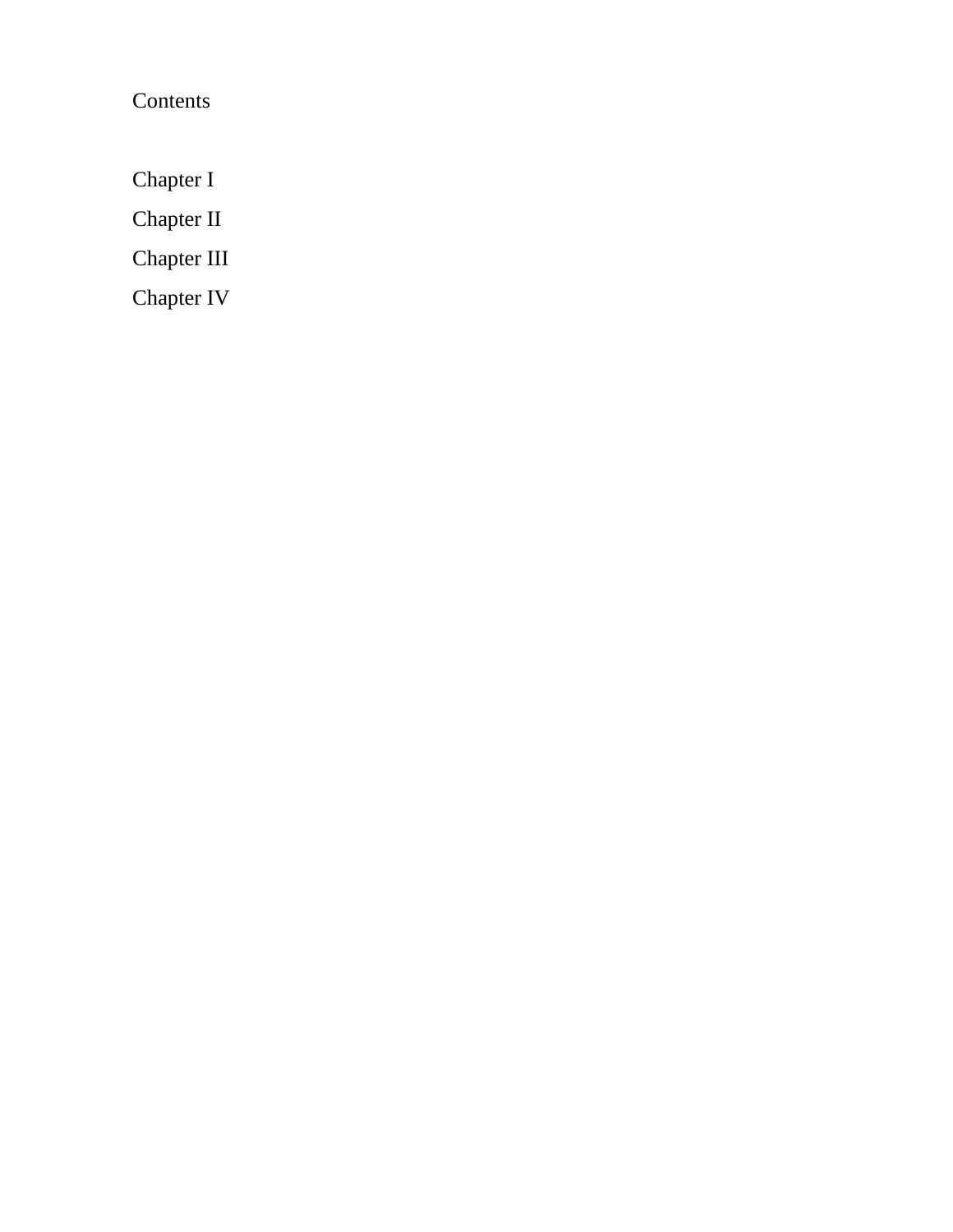IT was said that a new person had appeared on the sea-front: a lady with a little dog. Dmitri Dmitritch Gurov, who had by then been a fortnight at Yalta, and so was fairly at home there, had begun to take an interest in new arrivals. Sitting in Verney's pavilion, he saw, walking on the sea-front, a fair-haired young lady of medium height, wearing a bret; a white Pomeranian dog was running behind her.

And afterwards he met her in the public gardens and in the square several times a day. She was walking alone, always wearing the same bret, and always with the same white dog; no one knew who she was, and every one called her simply "the lady with the dog."

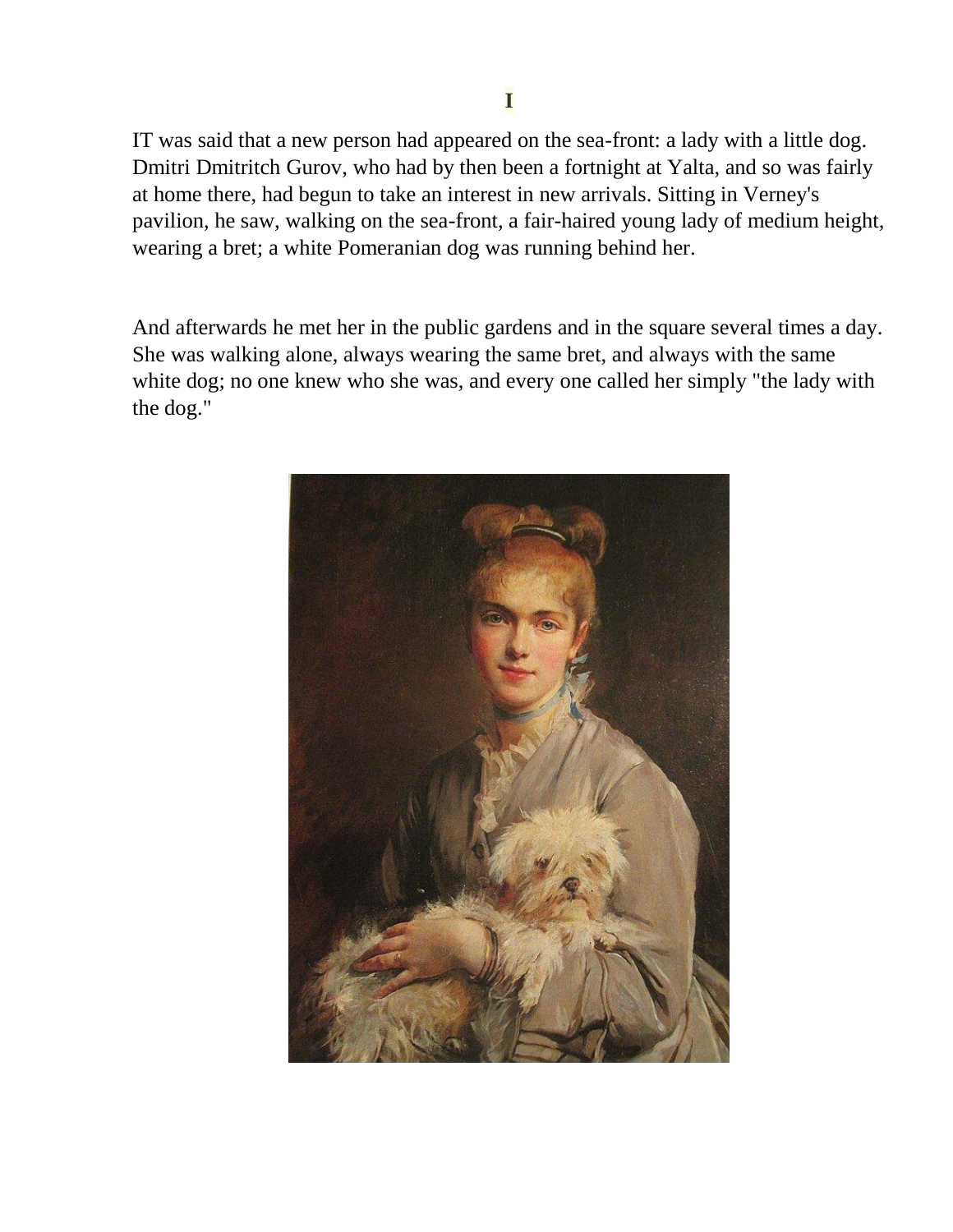"If she is here alone without a husband or friends, it wouldn't be amiss to make her acquaintance," Gurov reflected.

He was under forty, but he had a daughter already twelve years old, and two sons at school. He had been married young, when he was a student in his second year, and by now his wife seemed half as old again as he. She was a tall, erect woman with dark eyebrows, staid and dignified, and, as she said of herself, intellectual. She read a great deal, used phonetic spelling, called her husband, not Dmitri, but Dimitri, and he secretly considered her unintelligent, narrow, inelegant, was afraid of her, and did not like to be at home. He had begun being unfaithful to her long ago -- had been unfaithful to her often, and, probably on that account, almost always spoke ill of women, and when they were talked about in his presence, used to call them "the lower race."

It seemed to him that he had been so schooled by bitter experience that he might call them what he liked, and yet he could not get on for two days together without "the lower race." In the society of men he was bored and not himself, with them he was cold and uncommunicative; but when he was in the company of women he felt free, and knew what to say to them and how to behave; and he was at ease with them even when he was silent. In his appearance, in his character, in his whole nature, there was something attractive and elusive which allured women and disposed them in his favour; he knew that, and some force seemed to draw him, too, to them.

Experience often repeated, truly bitter experience, had taught him long ago that with decent people, especially Moscow people -- always slow to move and irresolute - every intimacy, which at first so agreeably diversifies life and appears a light and charming adventure, inevitably grows into a regular problem of extreme intricacy, and in the long run the situation becomes unbearable. But at every fresh meeting with an interesting woman this experience seemed to slip out of his memory, and he was eager for life, and everything seemed simple and amusing.

One evening he was dining in the gardens, and the lady in the bret came up slowly to take the next table. Her expression, her gait, her dress, and the way she did her hair told him that she was a lady, that she was married, that she was in Yalta for the first time and alone, and that she was dull there. . . . The stories told of the immorality in such places as Yalta are to a great extent untrue; he despised them, and knew that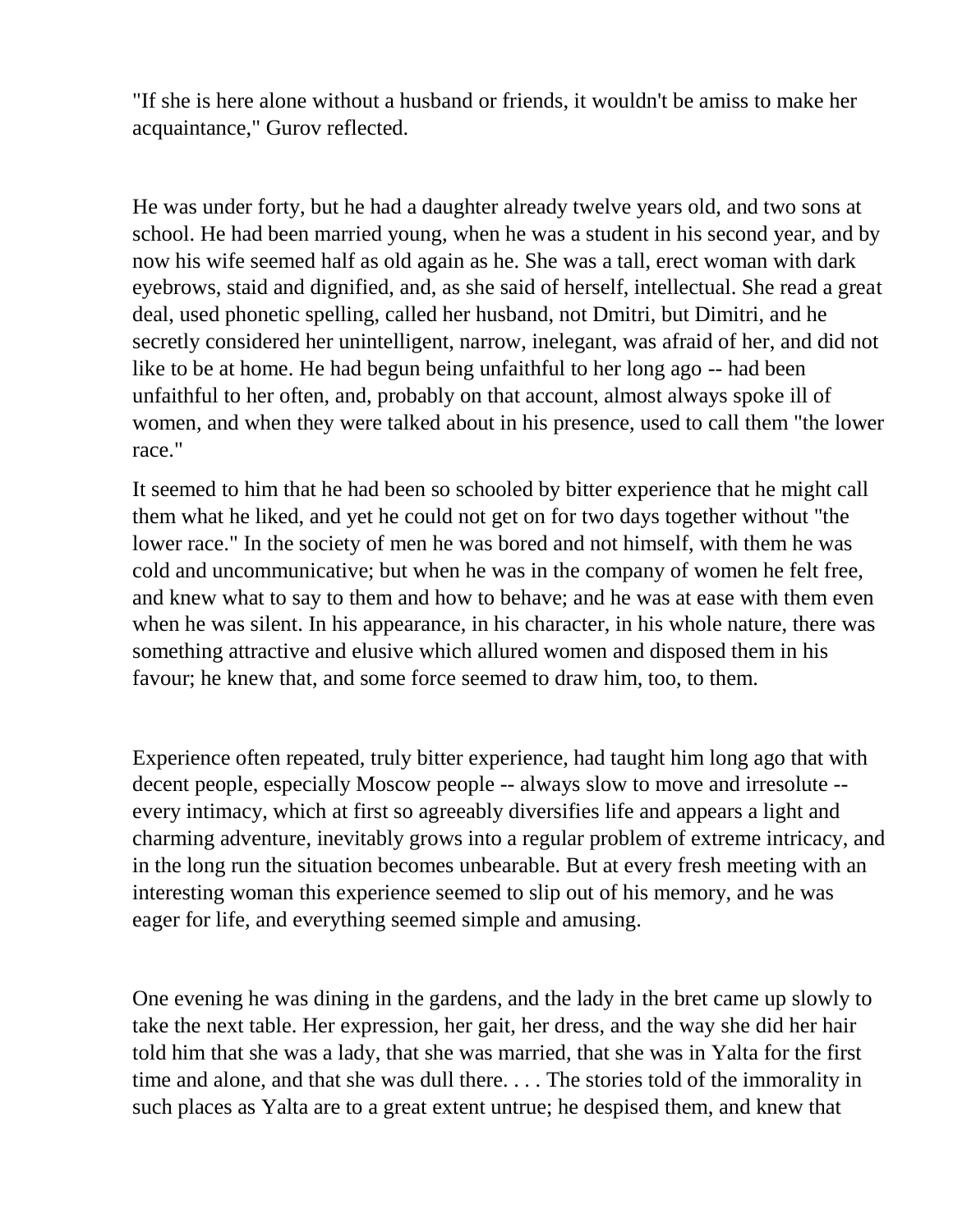such stories were for the most part made up by persons who would themselves have been glad to sin if they had been able; but when the lady sat down at the next table three paces from him, he remembered these tales of easy conquests, of trips to the mountains, and the tempting thought of a swift, fleeting love affair, a romance with an unknown woman, whose name he did not know, suddenly took possession of him.

He beckoned coaxingly to the Pomeranian, and when the dog came up to him he shook his finger at it. The Pomeranian growled: Gurov shook his finger at it again.

The lady looked at him and at once dropped her eyes.

"He doesn't bite," she said, and blushed.

"May I give him a bone?" he asked; and when she nodded he asked courteously, "Have you been long in Yalta?"

"Five days."

"And I have already dragged out a fortnight here."

There was a brief silence.

"Time goes fast, and yet it is so dull here!" she said, not looking at him.

"That's only the fashion to say it is dull here. A provincial will live in Belyov or Zhidra and not be dull, and when he comes here it's 'Oh, the dulness! Oh, the dust!' One would think he came from Grenada."

She laughed. Then both continued eating in silence, like strangers, but after dinner they walked side by side; and there sprang up between them the light jesting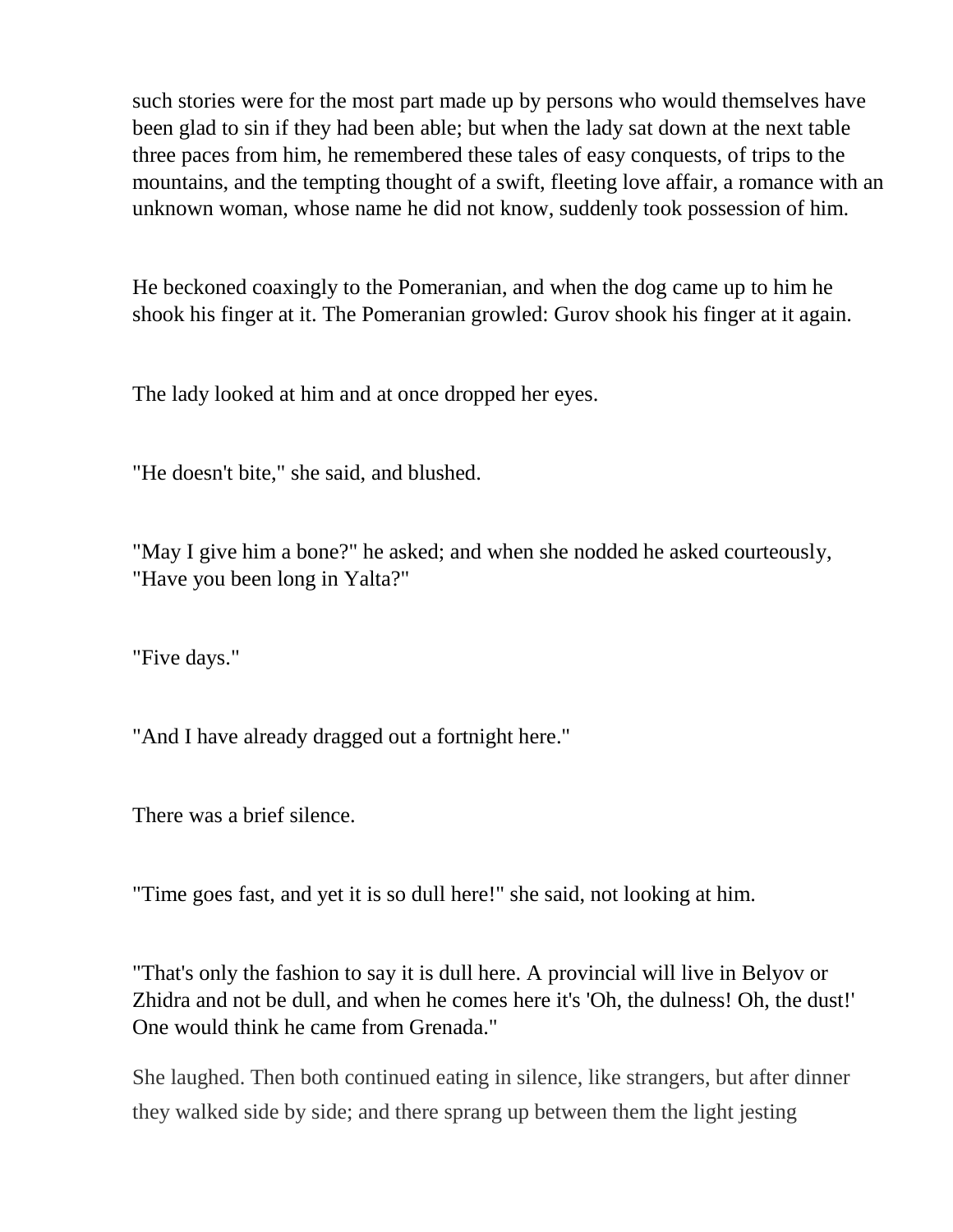conversation of people who are free and satisfied, to whom it does not matter where they go or what they talk about. They walked and talked of the strange light on the sea: the water was of a soft warm lilac hue, and there was a golden streak from the moon upon it. They talked of how sultry it was after a hot day. Gurov told her that he came from Moscow, that he had taken his degree in Arts, but had a post in a bank; that he had trained as an opera-singer, but had given it up, that he owned two houses in Moscow. . . . And from her he learnt that she had grown up in Petersburg, but had lived in S---- since her marriage two years before, that she was staying another month in Yalta, and that her husband, who needed a holiday too, might perhaps come and fetch her. She was not sure whether her husband had a post in a Crown Department or under the Provincial Council -- and was amused by her own ignorance. And Gurov learnt, too, that she was called Anna Sergeyevna.

Afterwards he thought about her in his room at the hotel -- thought she would certainly meet him next day; it would be sure to happen. As he got into bed he thought how lately she had been a girl at school, doing lessons like his own daughter; he recalled the diffidence, the angularity, that was still manifest in her laugh and her manner of talking with a stranger. This must have been the first time in her life she had been alone in surroundings in which she was followed, looked at, and spoken to merely from a secret motive which she could hardly fail to guess. He recalled her slender, delicate neck, her lovely grey eyes.

"There's something pathetic about her, anyway," he thought, and fell asleep.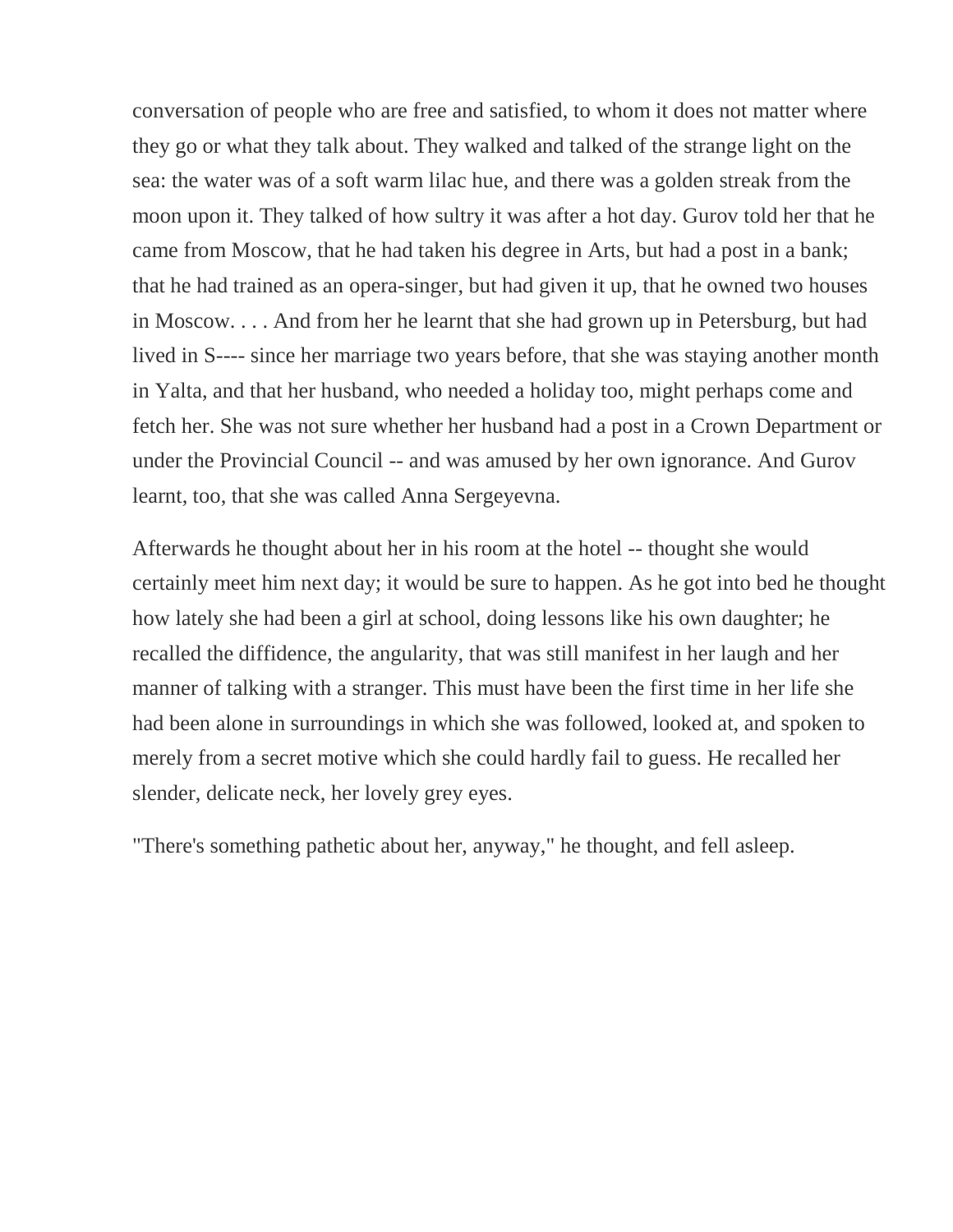A week had passed since they had made acquaintance. It was a holiday. It was sultry indoors, while in the street the wind whirled the dust round and round, and blew people's hats off. It was a thirsty day, and Gurov often went into the pavilion, and pressed Anna Sergeyevna to have syrup and water or an ice. One did not know what to do with oneself.

In the evening when the wind had dropped a little, they went out on the groyne to see the steamer come in. There were a great many people walking about the harbour; they had gathered to welcome some one, bringing bouquets. And two peculiarities of a well-dressed Yalta crowd were very conspicuous: the elderly ladies were dressed like young ones, and there were great numbers of generals.

Owing to the roughness of the sea, the steamer arrived late, after the sun had set, and it was a long time turning about before it reached the groyne. Anna Sergeyevna looked through her lorgnette at the steamer and the passengers as though looking for acquaintances, and when she turned to Gurov her eyes were shining. She talked a great deal and asked disconnected questions, forgetting next moment what she had asked; then she dropped her lorgnette in the crush.

The festive crowd began to disperse; it was too dark to see people's faces. The wind had completely dropped, but Gurov and Anna Sergeyevna still stood as though waiting to see some one else come from the steamer. Anna Sergeyevna was silent now, and sniffed the flowers without looking at Gurov.

"The weather is better this evening," he said. "Where shall we go now? Shall we drive somewhere?"

She made no answer.

Then he looked at her intently, and all at once put his arm round her and kissed her on the lips, and breathed in the moisture and the fragrance of the flowers; and he immediately looked round him, anxiously wondering whether any one had seen them.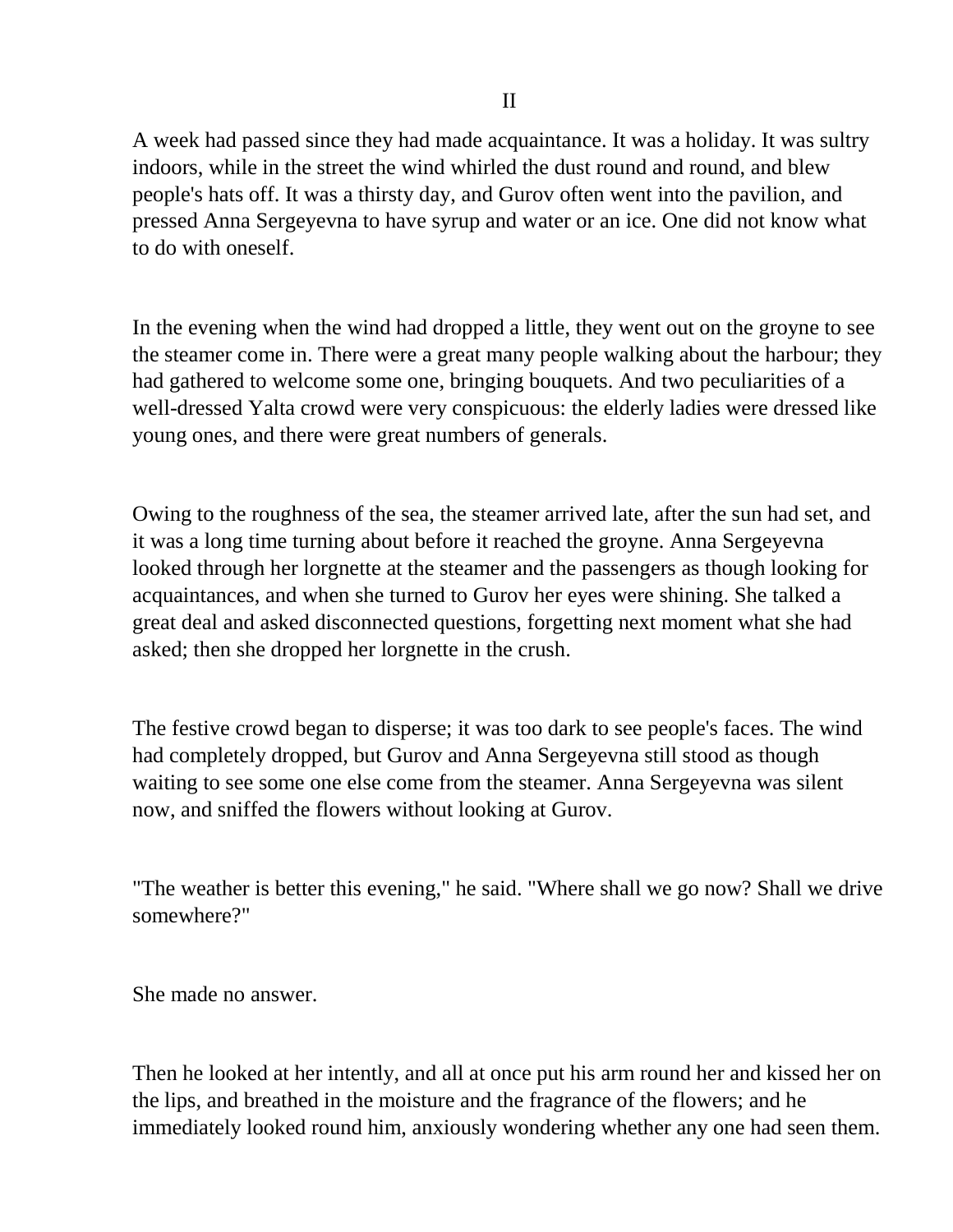"Let us go to your hotel," he said softly. And both walked quickly.

The room was close and smelt of the scent she had bought at the Japanese shop. Gurov looked at her and thought: "What different people one meets in the world!" From the past he preserved memories of careless, good-natured women, who loved cheerfully and were grateful to him for the happiness he gave them, however brief it might be; and of women like his wife who loved without any genuine feeling, with superfluous phrases, affectedly, hysterically, with an expression that suggested that it was not love nor passion, but something more significant; and of two or three others, very beautiful, cold women, on whose faces he had caught a glimpse of a rapacious expression -- an obstinate desire to snatch from life more than it could give, and these were capricious, unreflecting, domineering, unintelligent women not in their first youth, and when Gurov grew cold to them their beauty excited his hatred, and the lace on their linen seemed to him like scales.

But in this case there was still the diffidence, the angularity of inexperienced youth, an awkward feeling; and there was a sense of consternation as though some one had suddenly knocked at the door. The attitude of Anna Sergeyevna -- "the lady with the dog" -- to what had happened was somehow peculiar, very grave, as though it were her fall -- so it seemed, and it was strange and inappropriate. Her face dropped and faded, and on both sides of it her long hair hung down mournfully; she mused in a dejected attitude like "the woman who was a sinner" in an old-fashioned picture.

"It's wrong," she said. "You will be the first to despise me now."

There was a water-melon on the table. Gurov cut himself a slice and began eating it without haste. There followed at least half an hour of silence.

Anna Sergeyevna was touching; there was about her the purity of a good, simple woman who had seen little of life. The solitary candle burning on the table threw a faint light on her face, yet it was clear that she was very unhappy.

"How could I despise you?" asked Gurov. "You don't know what you are saying."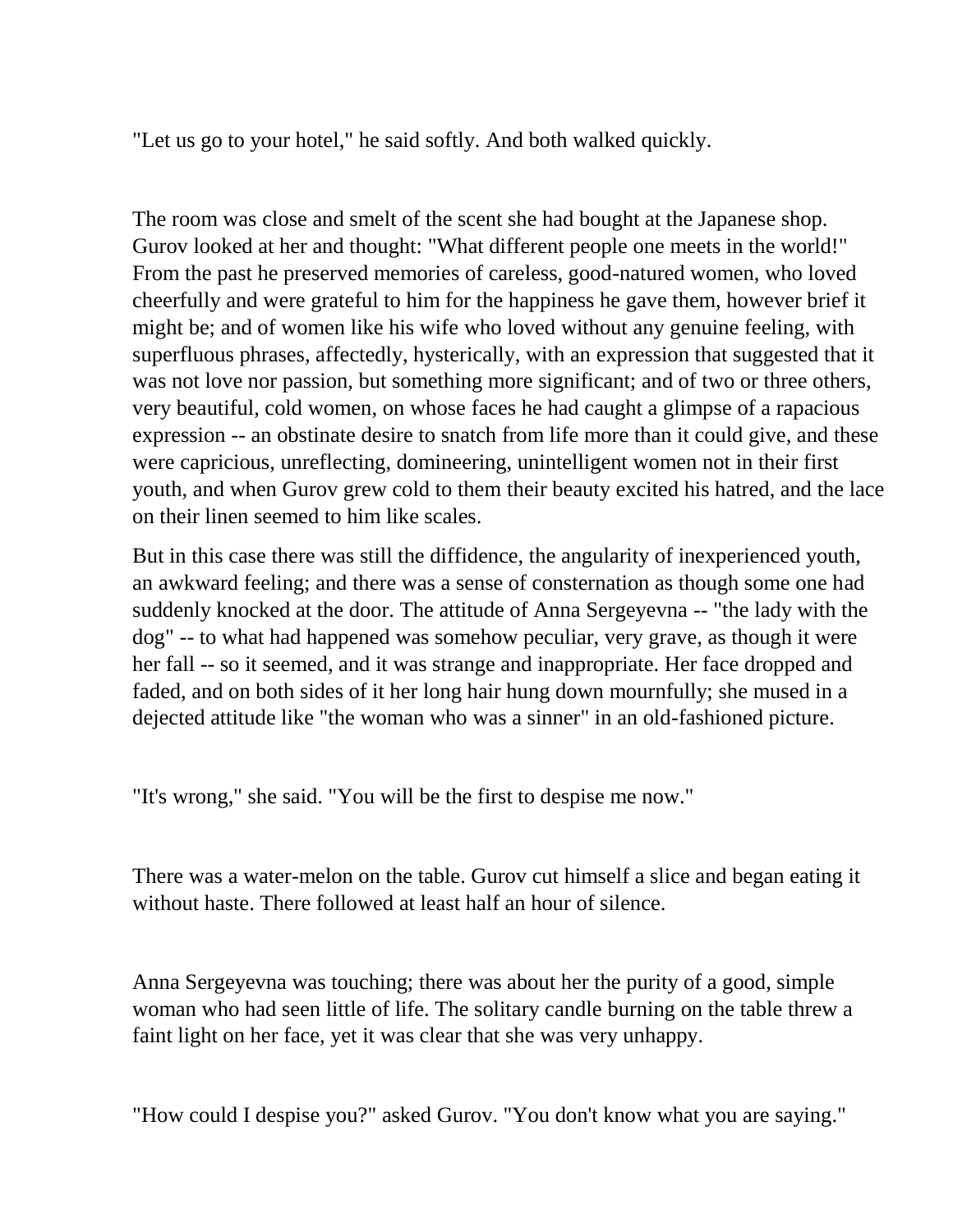"God forgive me," she said, and her eyes filled with tears. "It's awful."

"You seem to feel you need to be forgiven."

"Forgiven? No. I am a bad, low woman; I despise myself and don't attempt to justify myself. It's not my husband but myself I have deceived. And not only just now; I have been deceiving myself for a long time. My husband may be a good, honest man, but he is a flunkey! I don't know what he does there, what his work is, but I know he is a flunkey! I was twenty when I was married to him. I have been tormented by curiosity; I wanted something better. 'There must be a different sort of life,' I said to myself. I wanted to live! To live, to live! . . . I was fired by curiosity . . . you don't understand it, but, I swear to God, I could not control myself; something happened to me: I could not be restrained. I told my husband I was ill, and came here. . . . And here I have been walking about as though I were dazed, like a mad creature; . . . and now I have become a vulgar, contemptible woman whom any one may despise."

Gurov felt bored already, listening to her. He was irritated by the nave tone, by this remorse, so unexpected and inopportune; but for the tears in her eyes, he might have thought she was jesting or playing a part.

"I don't understand," he said softly. "What is it you want?"

She hid her face on his breast and pressed close to him.

"Believe me, believe me, I beseech you . . ." she said. "I love a pure, honest life, and sin is loathsome to me. I don't know what I am doing. Simple people say: 'The Evil One has beguiled me.' And I may say of myself now that the Evil One has beguiled me."

"Hush, hush! . . ." he muttered.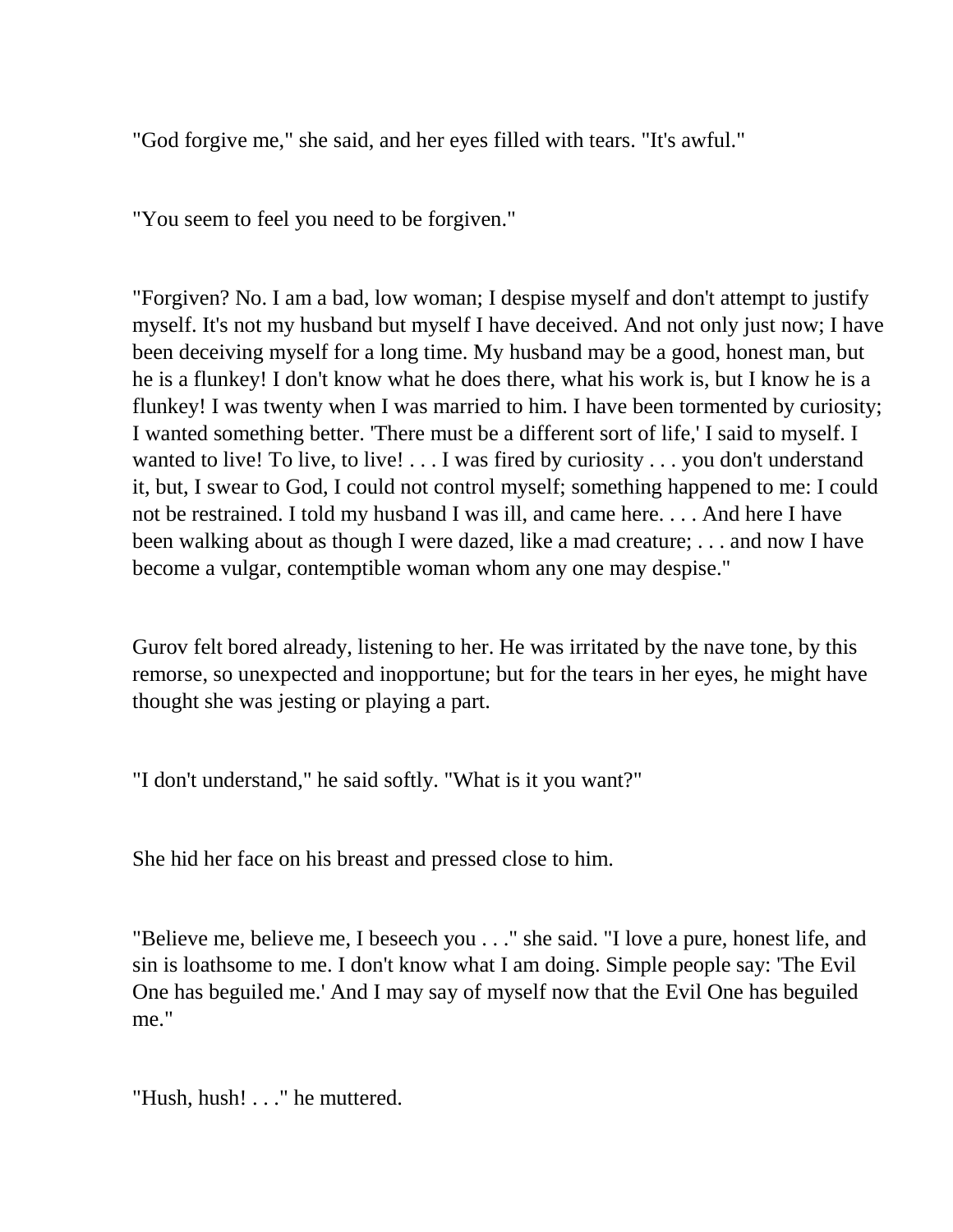He looked at her fixed, scared eyes, kissed her, talked softly and affectionately, and by degrees she was comforted, and her gaiety returned; they both began laughing.

Afterwards when they went out there was not a soul on the sea-front. The town with its cypresses had quite a deathlike air, but the sea still broke noisily on the shore; a single barge was rocking on the waves, and a lantern was blinking sleepily on it.

They found a cab and drove to Oreanda.

"I found out your surname in the hall just now: it was written on the board -- Von Diderits," said Gurov. "Is your husband a German?"

"No; I believe his grandfather was a German, but he is an Orthodox Russian himself."

At Oreanda they sat on a seat not far from the church, looked down at the sea, and were silent. Yalta was hardly visible through the morning mist; white clouds stood motionless on the mountain-tops. The leaves did not stir on the trees, grasshoppers chirruped, and the monotonous hollow sound of the sea rising up from below, spoke of the peace, of the eternal sleep awaiting us. So it must have sounded when there was no Yalta, no Oreanda here; so it sounds now, and it will sound as indifferently and monotonously when we are all no more. And in this constancy, in this complete indifference to the life and death of each of us, there lies hid, perhaps, a pledge of our eternal salvation, of the unceasing movement of life upon earth, of unceasing progress towards perfection. Sitting beside a young woman who in the dawn seemed so lovely, soothed and spellbound in these magical surroundings -- the sea, mountains, clouds, the open sky -- Gurov thought how in reality everything is beautiful in this world when one reflects: everything except what we think or do ourselves when we forget our human dignity and the higher aims of our existence.

A man walked up to them -- probably a keeper -- looked at them and walked away. And this detail seemed mysterious and beautiful, too. They saw a steamer come from Theodosia, with its lights out in the glow of dawn.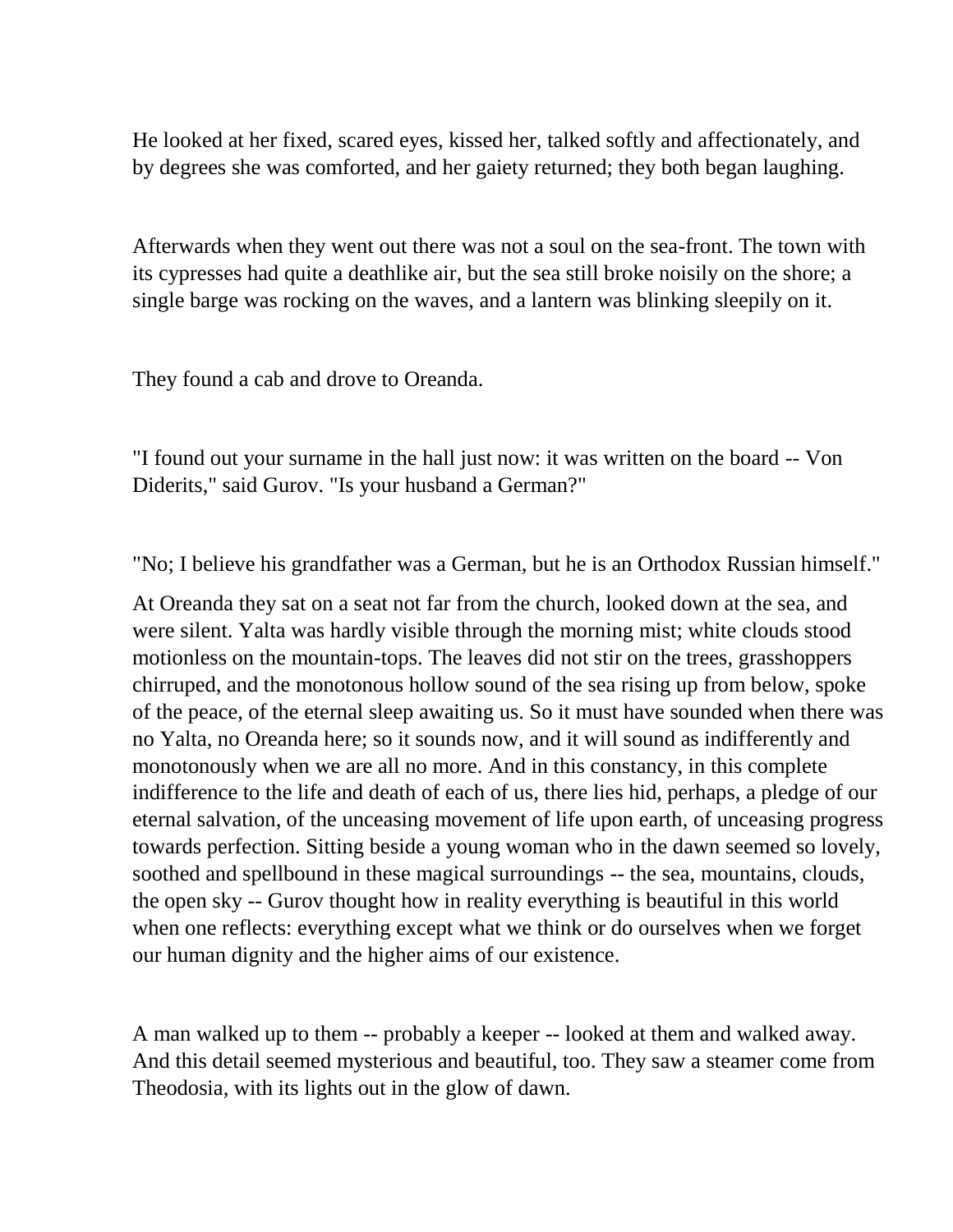"There is dew on the grass," said Anna Sergeyevna, after a silence.

"Yes. It's time to go home."

They went back to the town.

Then they met every day at twelve o'clock on the sea-front, lunched and dined together, went for walks, admired the sea. She complained that she slept badly, that her heart throbbed violently; asked the same questions, troubled now by jealousy and now by the fear that he did not respect her sufficiently. And often in the square or gardens, when there was no one near them, he suddenly drew her to him and kissed her passionately. Complete idleness, these kisses in broad daylight while he looked round in dread of some one's seeing them, the heat, the smell of the sea, and the continual passing to and fro before him of idle, well-dressed, well-fed people, made a new man of him; he told Anna Sergeyevna how beautiful she was, how fascinating. He was impatiently passionate, he would not move a step away from her, while she was often pensive and continually urged him to confess that he did not respect her, did not love her in the least, and thought of her as nothing but a common woman. Rather late almost every evening they drove somewhere out of town, to Oreanda or to the waterfall; and the expedition was always a success, the scenery invariably impressed them as grand and beautiful.

They were expecting her husband to come, but a letter came from him, saying that there was something wrong with his eyes, and he entreated his wife to come home as quickly as possible. Anna Sergeyevna made haste to go.

"It's a good thing I am going away," she said to Gurov. "It's the finger of destiny!"

"It's a good thing I am going away," she said to Gurov. "It's the finger of destiny!"

She went by coach and he went with her. They were driving the whole day. When she had got into a compartment of the express, and when the second bell had rung, she said: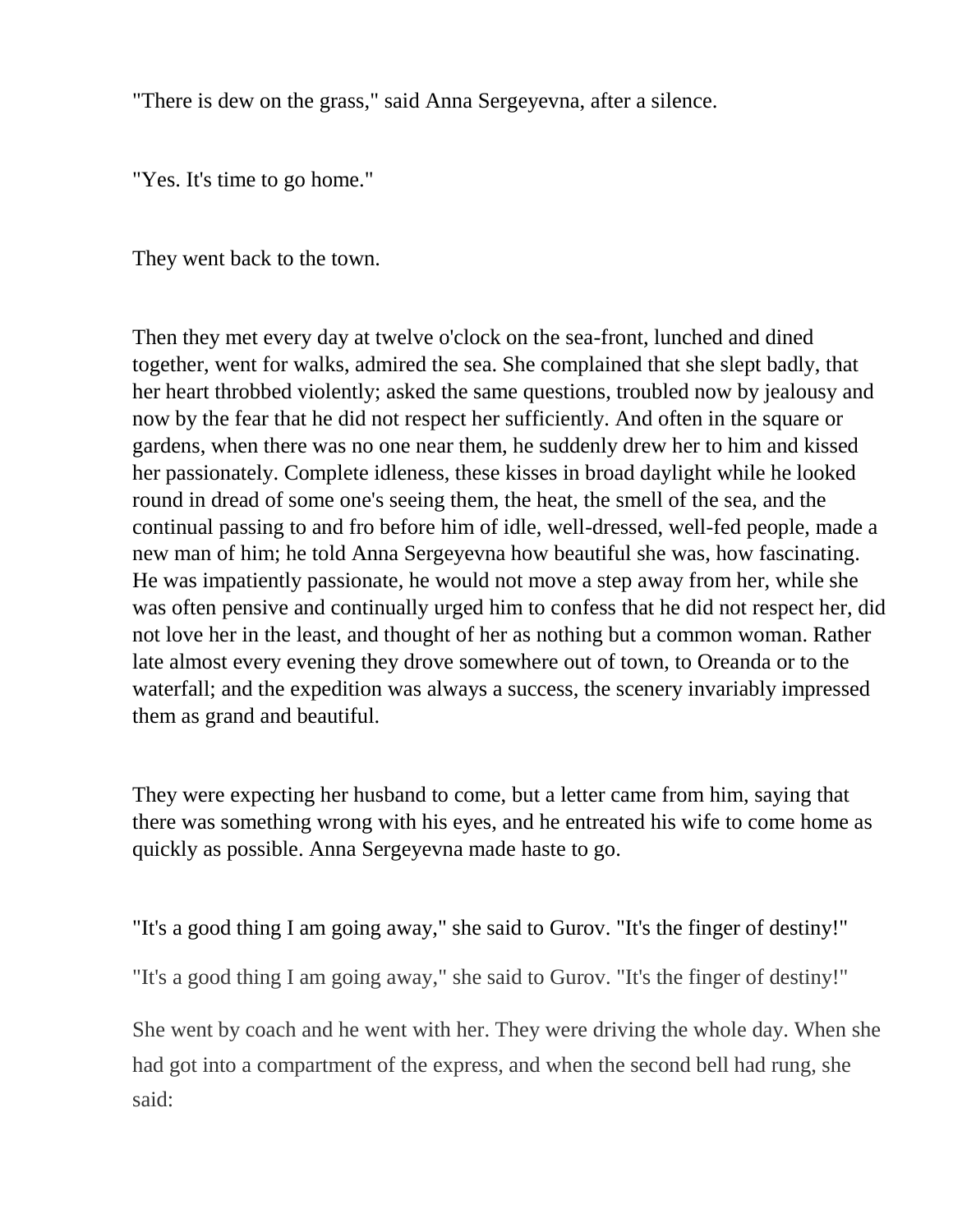"Let me look at you once more . . . look at you once again. That's right."

She did not shed tears, but was so sad that she seemed ill, and her face was quivering.

"I shall remember you . . . think of you," she said. "God be with you; be happy. Don't remember evil against me. We are parting forever -- it must be so, for we ought never to have met. Well, God be with you."

The train moved off rapidly, its lights soon vanished from sight, and a minute later there was no sound of it, as though everything had conspired together to end as quickly as possible that sweet delirium, that madness. Left alone on the platform, and gazing into the dark distance, Gurov listened to the chirrup of the grasshoppers and the hum of the telegraph wires, feeling as though he had only just waked up. And he thought, musing, that there had been another episode or adventure in his life, and it, too, was at an end, and nothing was left of it but a memory. . . . He was moved, sad, and conscious of a slight remorse. This young woman whom he would never meet again had not been happy with him; he was genuinely warm and affectionate with her, but yet in his manner, his tone, and his caresses there had been a shade of light irony, the coarse condescension of a happy man who was, besides, almost twice her age. All the time she had called him kind, exceptional, lofty; obviously he had seemed to her different from what he really was, so he had unintentionally deceived her....

Here at the station was already a scent of autumn; it was a cold evening.

"It's time for me to go north," thought Gurov as he left the platform. "High time!"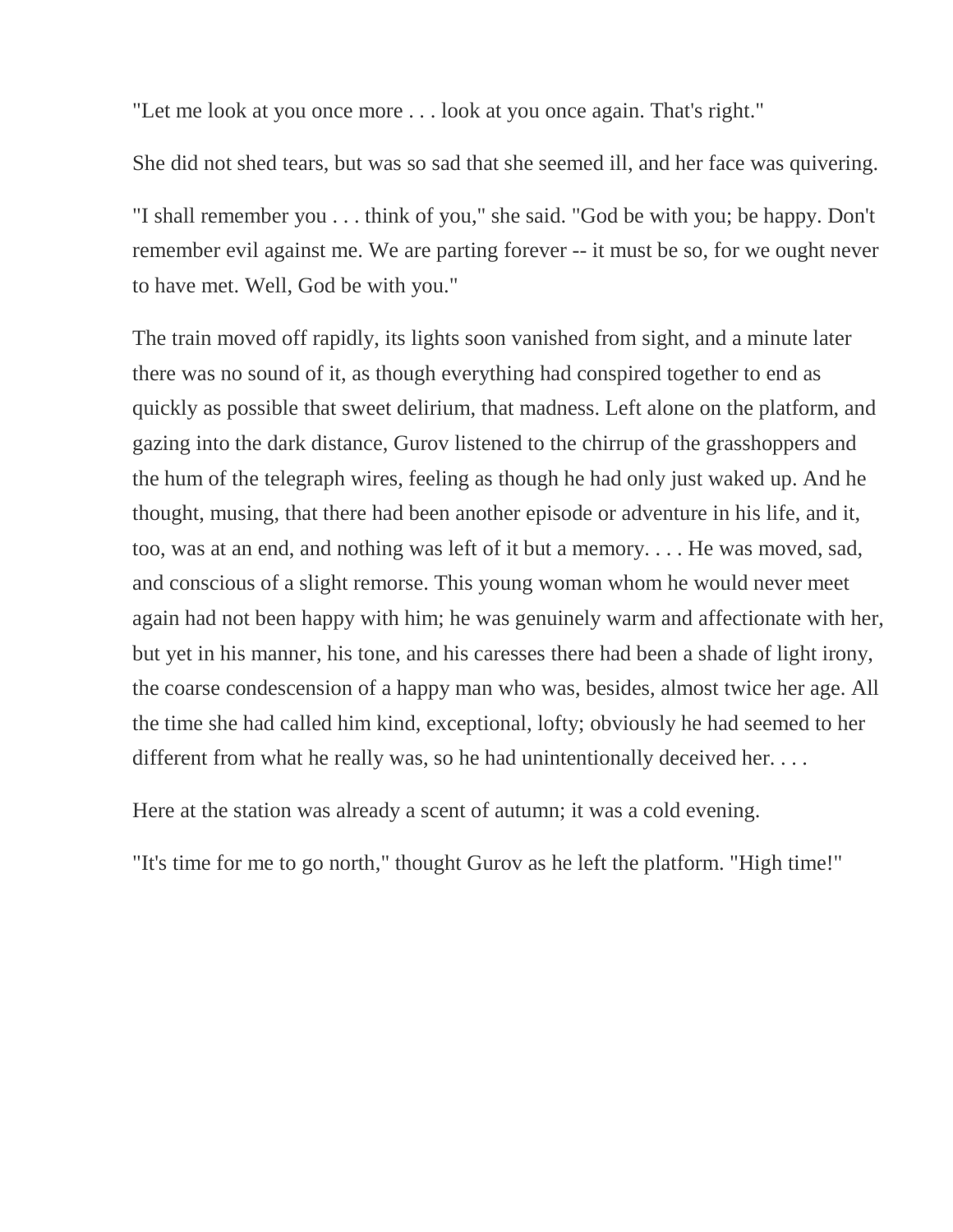At home in Moscow everything was in its winter routine; the stoves were heated, and in the morning it was still dark when the children were having breakfast and getting ready for school, and the nurse would light the lamp for a short time. The frosts had begun already. When the first snow has fallen, on the first day of sledge-driving it is pleasant to see the white earth, the white roofs, to draw soft, delicious breath, and the season brings back the days of one's youth. The old limes and birches, white with hoar-frost, have a good-natured expression; they are nearer to one's heart than cypresses and palms, and near them one doesn't want to be thinking of the sea and the mountains.

Gurov was Moscow born; he arrived in Moscow on a fine frosty day, and when he put on his fur coat and warm gloves, and walked along Petrovka, and when on Saturday evening he heard the ringing of the bells, his recent trip and the places he had seen lost all charm for him. Little by little he became absorbed in Moscow life, greedily read three newspapers a day, and declared he did not read the Moscow papers on principle! He already felt a longing to go to restaurants, clubs, dinner-parties, anniversary celebrations, and he felt flattered at entertaining distinguished lawyers and artists, and at playing cards with a professor at the doctors' club. He could already eat a whole plateful of salt fish and cabbage.

In another month, he fancied, the image of Anna Sergeyevna would be shrouded in a mist in his memory, and only from time to time would visit him in his dreams with a touching smile as others did. But more than a month passed, real winter had come, and everything was still clear in his memory as though he had parted with Anna Sergeyevna only the day before. And his memories glowed more and more vividly. When in the evening stillness he heard from his study the voices of his children, preparing their lessons, or when he listened to a song or the organ at the restaurant, or the storm howled in the chimney, suddenly everything would rise up in his memory: what had happened on the groyne, and the early morning with the mist on the mountains, and the steamer coming from Theodosia, and the kisses. He would pace a long time about his room, remembering it all and smiling; then his memories passed into dreams, and in his fancy the past was mingled with what was to come. Anna Sergeyevna did not visit him in dreams, but followed him about everywhere like a shadow and haunted him. When he shut his eyes he saw her as though she were living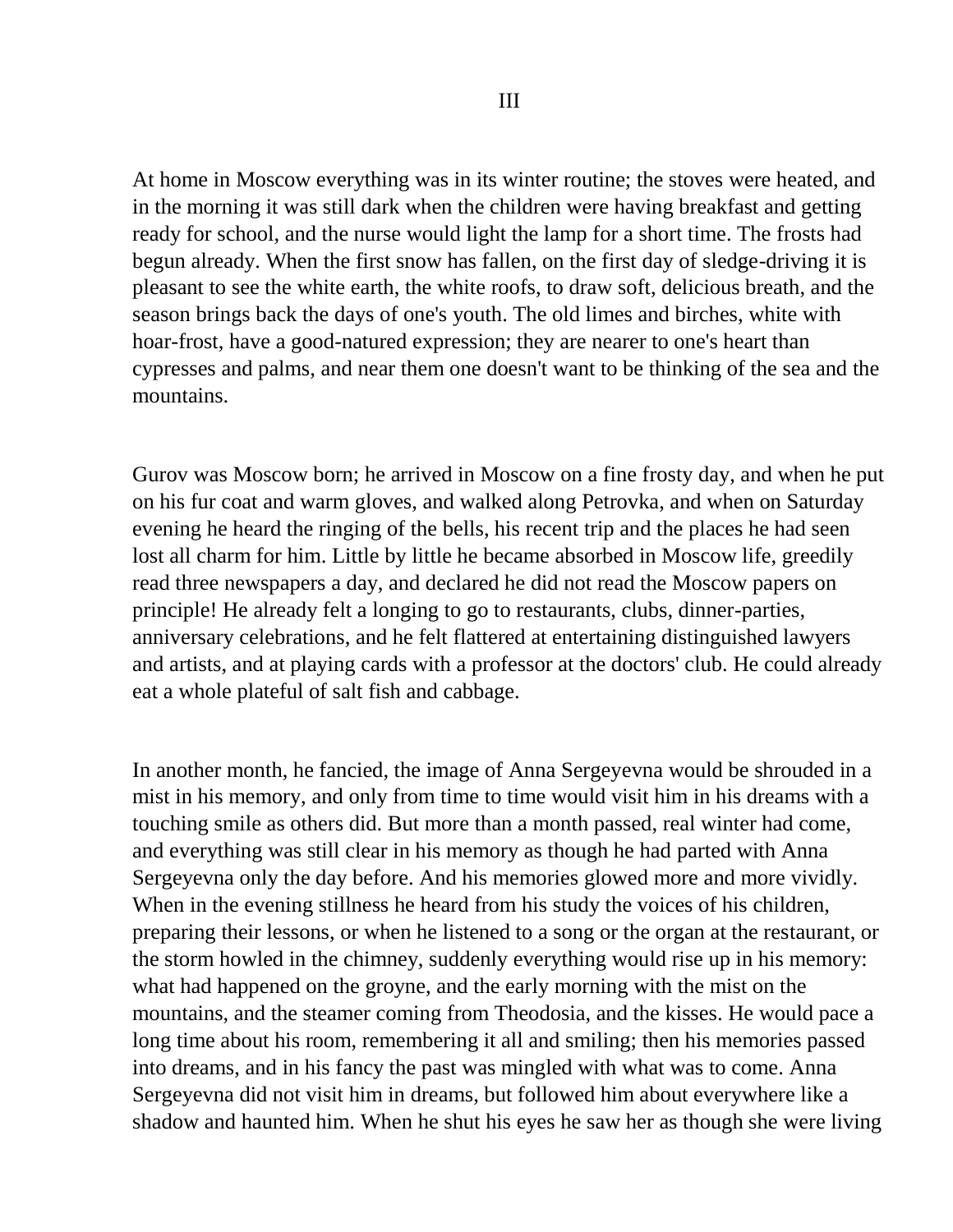before him, and she seemed to him lovelier, younger, tenderer than she was; and he imagined himself finer than he had been in Yalta. In the evenings she peeped out at him from the bookcase, from the fireplace, from the corner -- he heard her breathing, the caressing rustle of her dress. In the street he watched the women, looking for some one like her.

He was tormented by an intense desire to confide his memories to some one. But in his home it was impossible to talk of his love, and he had no one outside; he could not talk to his tenants nor to any one at the bank. And what had he to talk of? Had he been in love, then? Had there been anything beautiful, poetical, or edifying or simply interesting in his relations with Anna Sergeyevna? And there was nothing for him but to talk vaguely of love, of woman, and no one guessed what it meant; only his wife twitched her black eyebrows, and said:

"The part of a lady-killer does not suit you at all, Dimitri."

One evening, coming out of the doctors' club with an official with whom he had been playing cards, he could not resist saying:

"If only you knew what a fascinating woman I made the acquaintance of in Yalta!"

The official got into his sledge and was driving away, but turned suddenly and shouted:

"Dmitri Dmitritch!"

"What?"

"You were right this evening: the sturgeon was a bit too strong!"

These words, so ordinary, for some reason moved Gurov to indignation, and struck him as degrading and unclean. What savage manners, what people! What senseless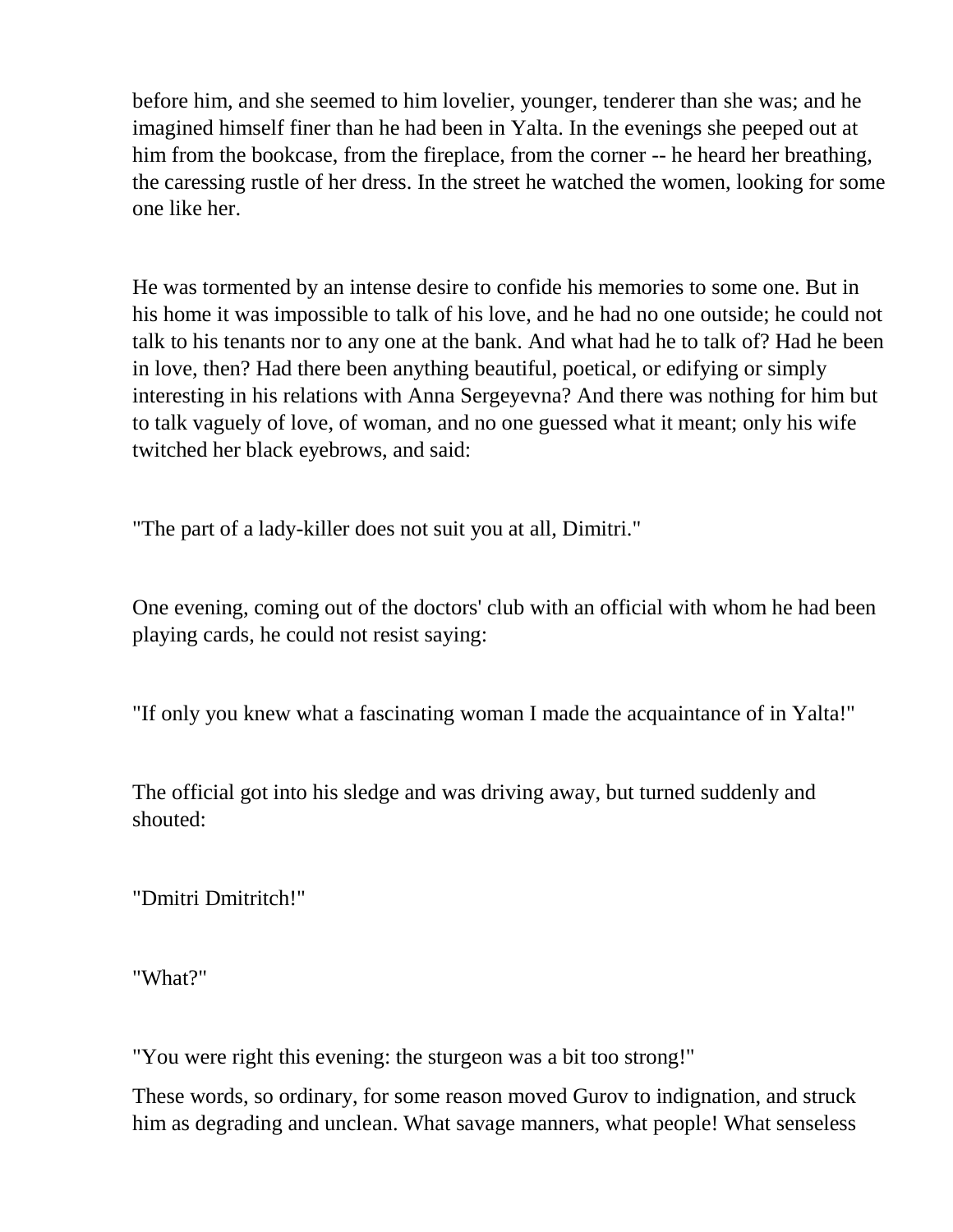nights, what uninteresting, uneventful days! The rage for card-playing, the gluttony, the drunkenness, the continual talk always about the same thing. Useless pursuits and conversations always about the same things absorb the better part of one's time, the better part of one's strength, and in the end there is left a life grovelling and curtailed, worthless and trivial, and there is no escaping or getting away from it -- just as though one were in a madhouse or a prison.

Gurov did not sleep all night, and was filled with indignation. And he had a headache all next day. And the next night he slept badly; he sat up in bed, thinking, or paced up and down his room. He was sick of his children, sick of the bank; he had no desire to go anywhere or to talk of anything.

In the holidays in December he prepared for a journey, and told his wife he was going to Petersburg to do something in the interests of a young friend -- and he set off for S- ---. What for? He did not very well know himself. He wanted to see Anna Sergeyevna and to talk with her -- to arrange a meeting, if possible.

He reached S---- in the morning, and took the best room at the hotel, in which the floor was covered with grey army cloth, and on the table was an inkstand, grey with dust and adorned with a figure on horseback, with its hat in its hand and its head broken off. The hotel porter gave him the necessary information; Von Diderits lived in a house of his own in Old Gontcharny Street -- it was not far from the hotel: he was rich and lived in good style, and had his own horses; every one in the town knew him. The porter pronounced the name "Dridirits."

Gurov went without haste to Old Gontcharny Street and found the house. Just opposite the house stretched a long grey fence adorned with nails.

"One would run away from a fence like that," thought Gurov, looking from the fence to the windows of the house and back again.

He considered: to-day was a holiday, and the husband would probably be at home. And in any case it would be tactless to go into the house and upset her. If he were to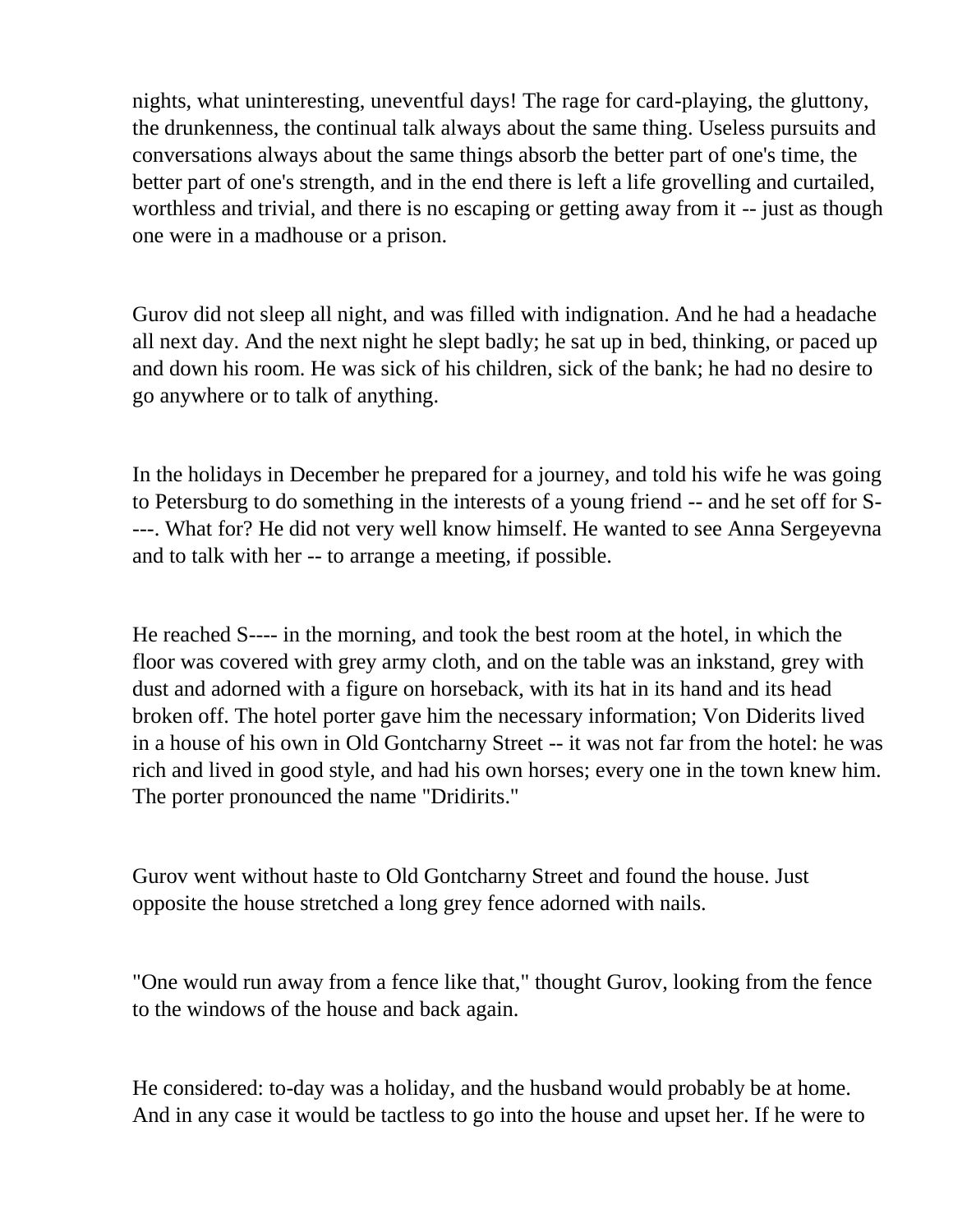send her a note it might fall into her husband's hands, and then it might ruin everything. The best thing was to trust to chance. And he kept walking up and down the street by the fence, waiting for the chance. He saw a beggar go in at the gate and dogs fly at him; then an hour later he heard a piano, and the sounds were faint and indistinct. Probably it was Anna Sergeyevna playing. The front door suddenly opened, and an old woman came out, followed by the familiar white Pomeranian. Gurov was on the point of calling to the dog, but his heart began beating violently, and in his excitement he could not remember the dog's name.

He walked up and down, and loathed the grey fence more and more, and by now he thought irritably that Anna Sergeyevna had forgotten him, and was perhaps already amusing herself with some one else, and that that was very natural in a young woman who had nothing to look at from morning till night but that confounded fence. He went back to his hotel room and sat for a long while on the sofa, not knowing what to do, then he had dinner and a long nap.

"How stupid and worrying it is!" he thought when he woke and looked at the dark windows: it was already evening. "Here I've had a good sleep for some reason. What shall I do in the night?"

He sat on the bed, which was covered by a cheap grey blanket, such as one sees in hospitals, and he taunted himself in his vexation:

"So much for the lady with the dog . . . so much for the adventure. . . . You're in a nice fix. . . ."

That morning at the station a poster in large letters had caught his eye. "The Geisha" was to be performed for the first time. He thought of this and went to the theatre.

"It's quite possible she may go to the first performance," he thought.

The theatre was full. As in all provincial theatres, there was a fog above the chandelier, the gallery was noisy and restless; in the front row the local dandies were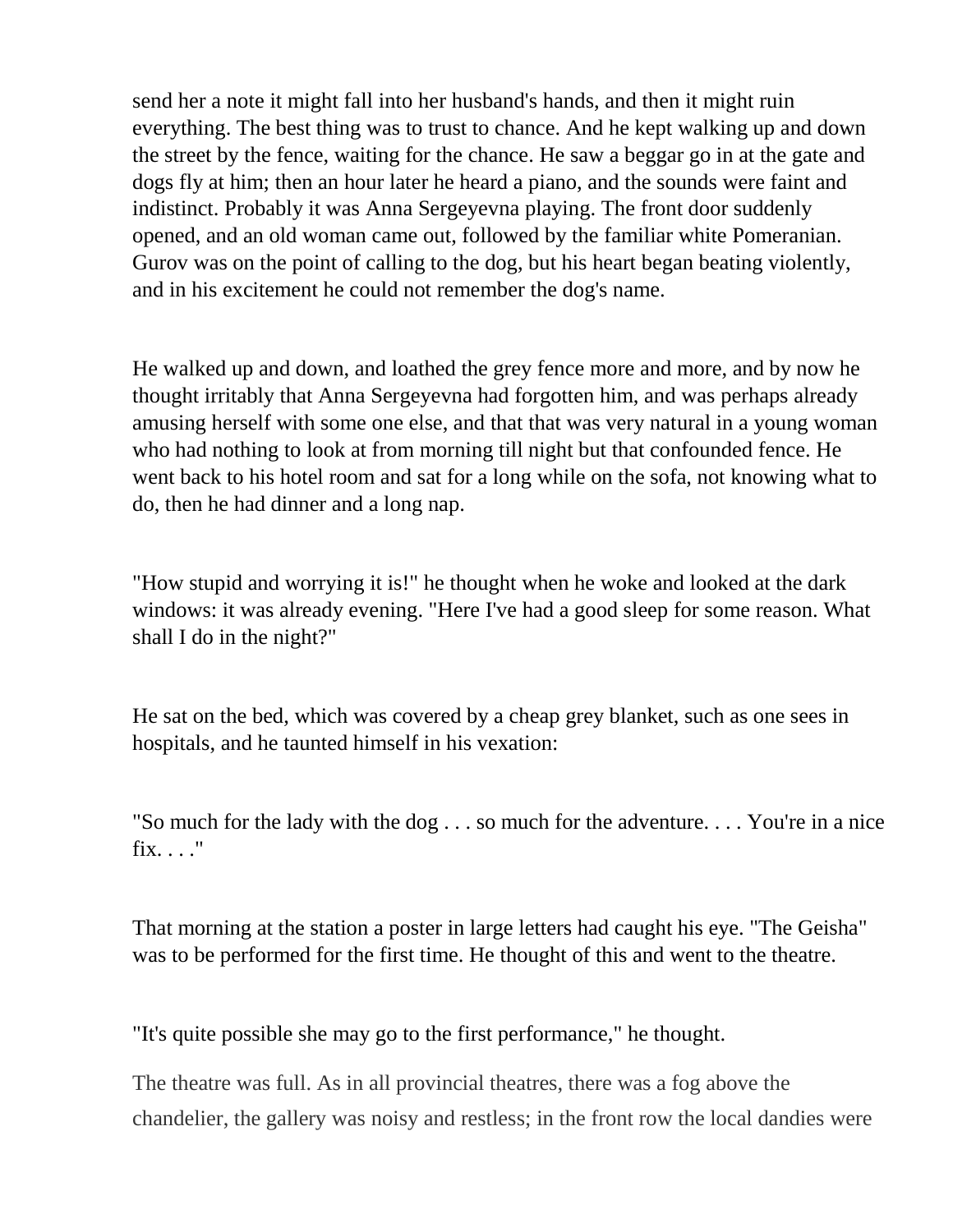standing up before the beginning of the performance, with their hands behind them; in the Governor's box the Governor's daughter, wearing a boa, was sitting in the front seat, while the Governor himself lurked modestly behind the curtain with only his hands visible; the orchestra was a long time tuning up; the stage curtain swayed. All the time the audience were coming in and taking their seats Gurov looked at them eagerly.

Anna Sergeyevna, too, came in. She sat down in the third row, and when Gurov looked at her his heart contracted, and he understood clearly that for him there was in the whole world no creature so near, so precious, and so important to him; she, this little woman, in no way remarkable, lost in a provincial crowd, with a vulgar lorgnette in her hand, filled his whole life now, was his sorrow and his joy, the one happiness that he now desired for himself, and to the sounds of the inferior orchestra, of the wretched provincial violins, he thought how lovely she was. He thought and dreamed.

A young man with small side-whiskers, tall and stooping, came in with Anna Sergeyevna and sat down beside her; he bent his head at every step and seemed to be continually bowing. Most likely this was the husband whom at Yalta, in a rush of bitter feeling, she had called a flunkey. And there really was in his long figure, his side-whiskers, and the small bald patch on his head, something of the flunkey's obsequiousness; his smile was sugary, and in his buttonhole there was some badge of distinction like the number on a waiter.

During the first interval the husband went away to smoke; she remained alone in her stall. Gurov, who was sitting in the stalls, too, went up to her and said in a trembling voice, with a forced smile:

## "Good-evening."

She glanced at him and turned pale, then glanced again with horror, unable to believe her eyes, and tightly gripped the fan and the lorgnette in her hands, evidently struggling with herself not to faint. Both were silent. She was sitting, he was standing,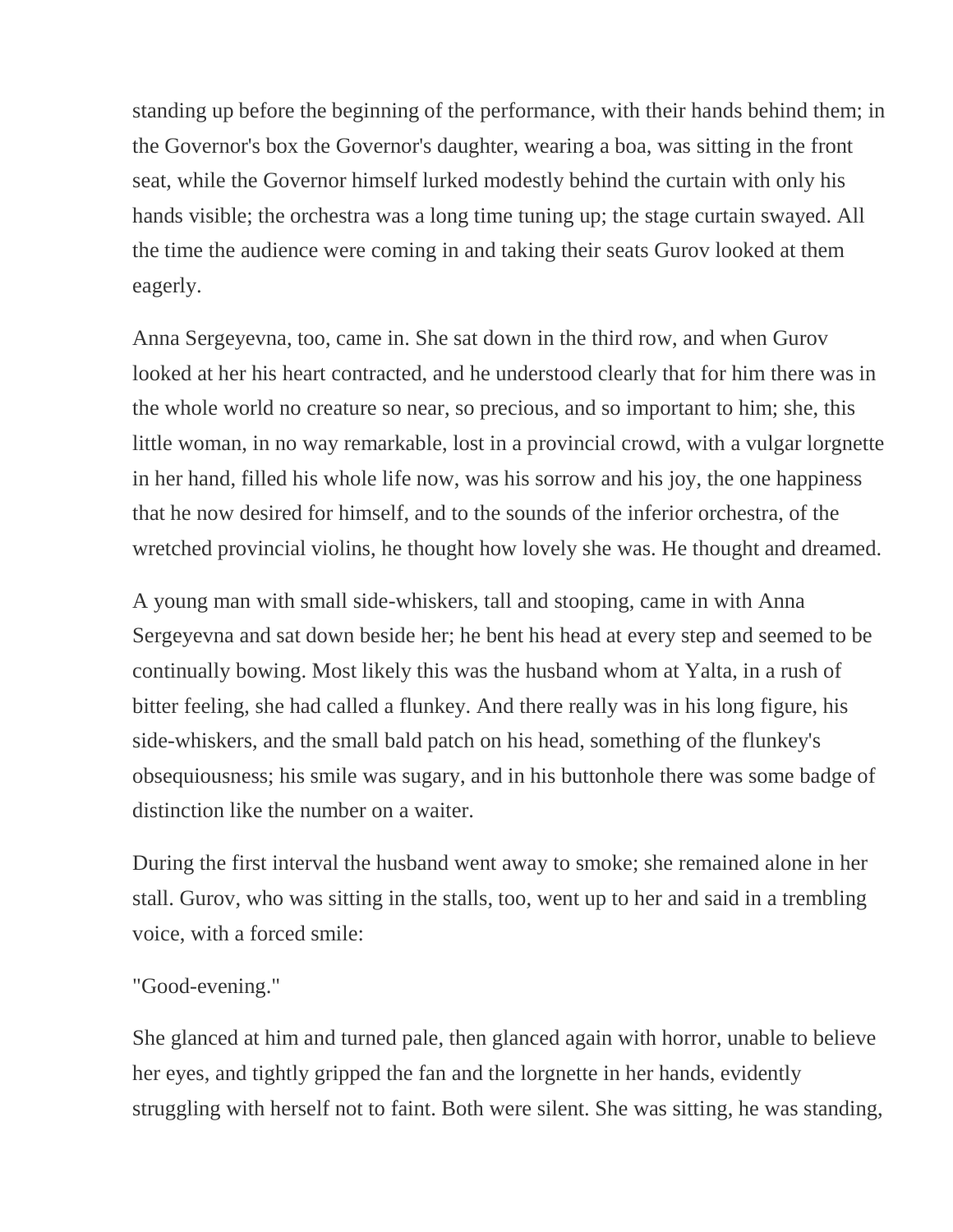frightened by her confusion and not venturing to sit down beside her. The violins and the flute began tuning up. He felt suddenly frightened; it seemed as though all the people in the boxes were looking at them. She got up and went quickly to the door; he followed her, and both walked senselessly along passages, and up and down stairs, and figures in legal, scholastic, and civil service uniforms, all wearing badges, flitted before their eyes. They caught glimpses of ladies, of fur coats hanging on pegs; the draughts blew on them, bringing a smell of stale tobacco. And Gurov, whose heart was beating violently, thought:

"Oh, heavens! Why are these people here and this orchestra! . . ."

And at that instant he recalled how when he had seen Anna Sergeyevna off at the station he had thought that everything was over and they would never meet again. But how far they were still from the end!

On the narrow, gloomy staircase over which was written "To the Amphitheatre," she stopped.

"How you have frightened me!" she said, breathing hard, still pale and overwhelmed. "Oh, how you have frightened me! I am half dead. Why have you come? Why?"

"But do understand, Anna, do understand . . ." he said hastily in a low voice. "I entreat you to understand. . . ."

She looked at him with dread, with entreaty, with love; she looked at him intently, to keep his features more distinctly in her memory.

"I am so unhappy," she went on, not heeding him. "I have thought of nothing but you all the time; I live only in the thought of you. And I wanted to forget, to forget you; but why, oh, why, have you come?"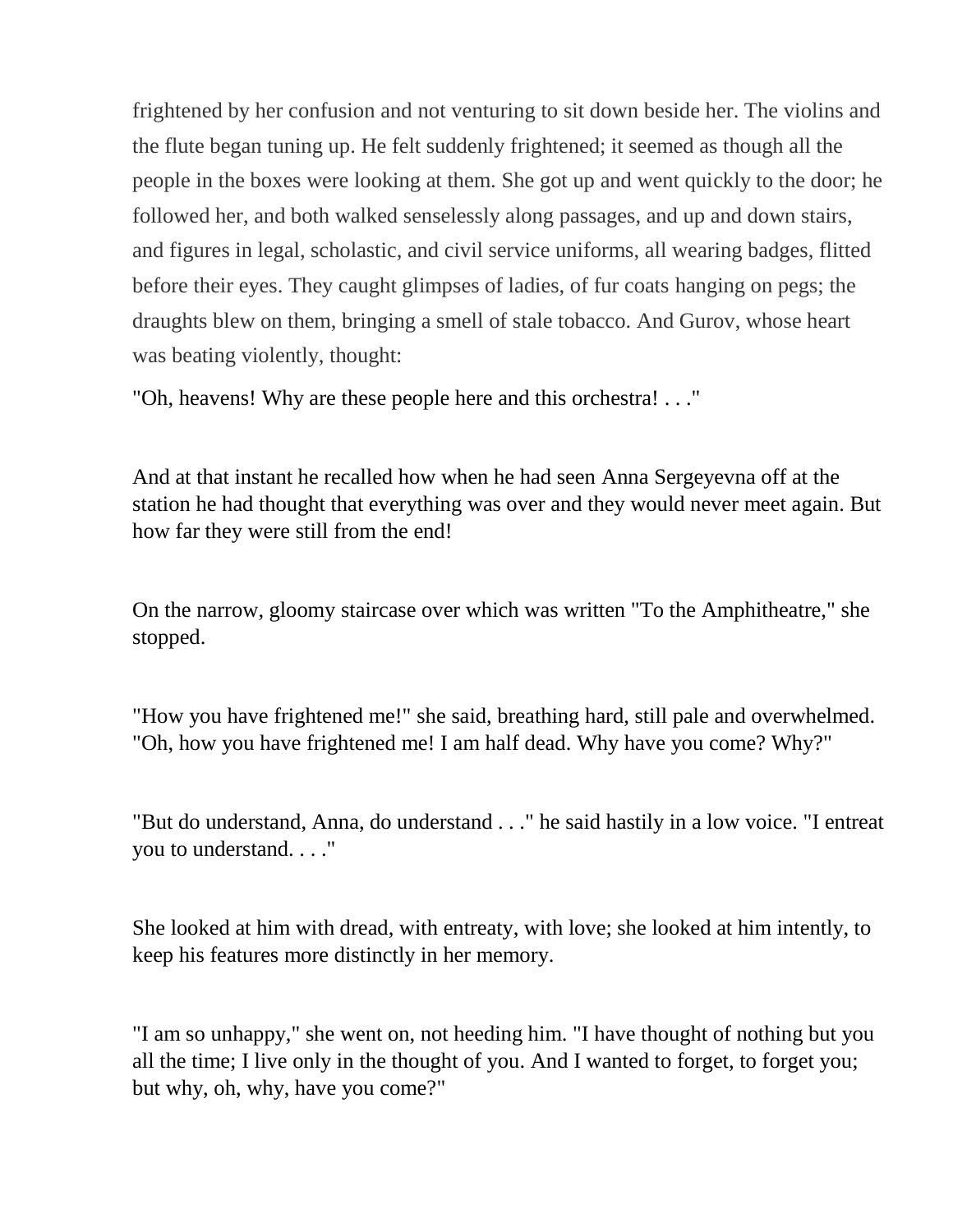On the landing above them two schoolboys were smoking and looking down, but that was nothing to Gurov; he drew Anna Sergeyevna to him, and began kissing her face, her cheeks, and her hands.

"What are you doing, what are you doing!" she cried in horror, pushing him away. "We are mad. Go away to-day; go away at once. . . . I beseech you by all that is sacred, I implore you. . . . There are people coming this way!"

Some one was coming up the stairs.

"You must go away," Anna Sergeyevna went on in a whisper. "Do you hear, Dmitri Dmitritch? I will come and see you in Moscow. I have never been happy; I am miserable now, and I never, never shall be happy, never! Don't make me suffer still more! I swear I'll come to Moscow. But now let us part. My precious, good, dear one, we must part!"

She pressed his hand and began rapidly going downstairs, looking round at him, and from her eyes he could see that she really was unhappy. Gurov stood for a little while, listened, then, when all sound had died away, he found his coat and left the theatre.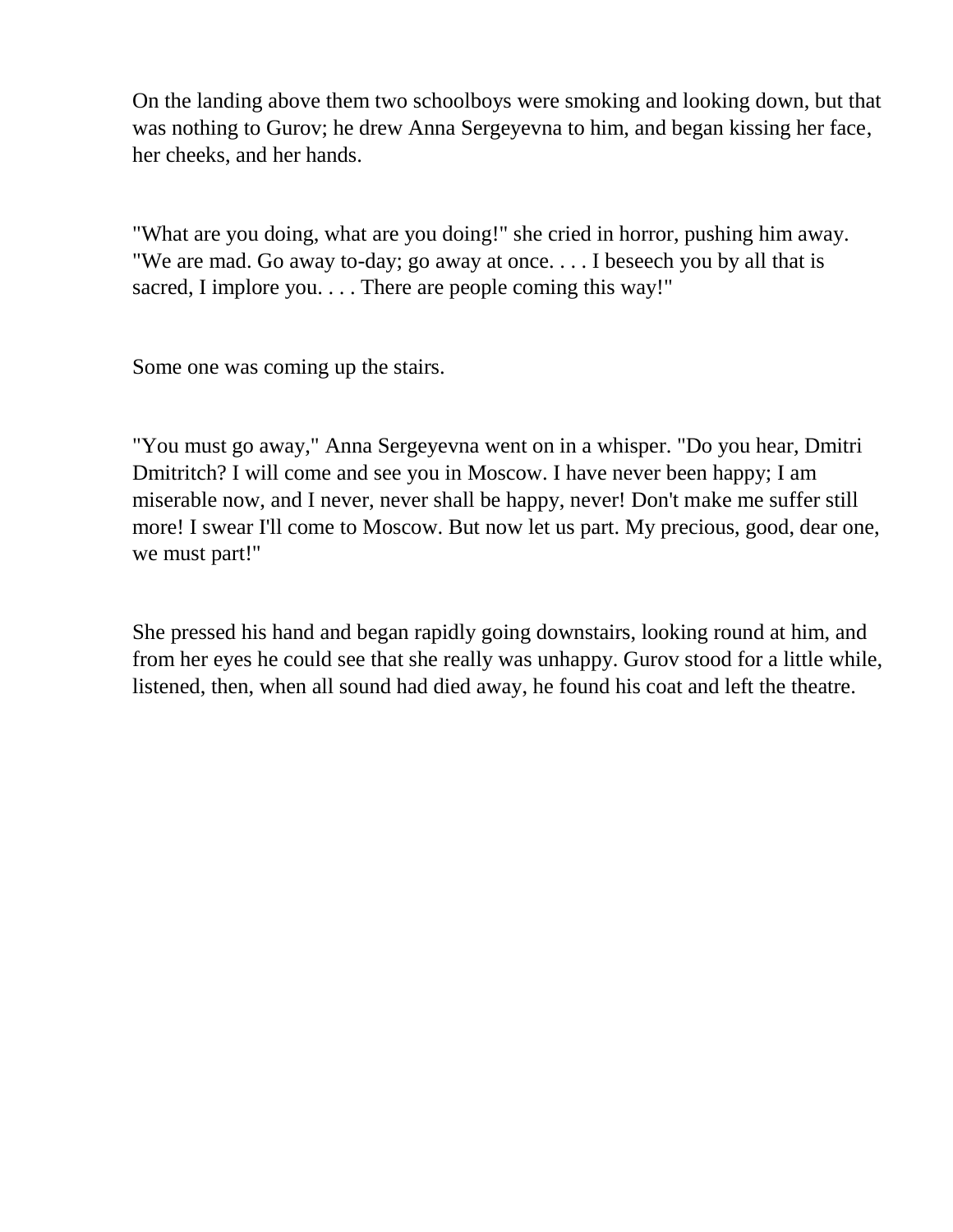And Anna Sergeyevna began coming to see him in Moscow. Once in two or three months she left S----, telling her husband that she was going to consult a doctor about an internal complaint -- and her husband believed her, and did not believe her. In Moscow she stayed at the Slaviansky Bazaar hotel, and at once sent a man in a red cap to Gurov. Gurov went to see her, and no one in Moscow knew of it.

Once he was going to see her in this way on a winter morning (the messenger had come the evening before when he was out). With him walked his daughter, whom he wanted to take to school: it was on the way. Snow was falling in big wet flakes.

"It's three degrees above freezing-point, and yet it is snowing," said Gurov to his daughter. "The thaw is only on the surface of the earth; there is quite a different temperature at a greater height in the atmosphere."

"And why are there no thunderstorms in the winter, father?"

He explained that, too. He talked, thinking all the while that he was going to see her, and no living soul knew of it, and probably never would know. He had two lives: one, open, seen and known by all who cared to know, full of relative truth and of relative falsehood, exactly like the lives of his friends and acquaintances; and another life running its course in secret. And through some strange, perhaps accidental, conjunction of circumstances, everything that was essential, of interest and of value to him, everything in which he was sincere and did not deceive himself, everything that made the kernel of his life, was hidden from other people; and all that was false in him, the sheath in which he hid himself to conceal the truth -- such, for instance, as his work in the bank, his discussions at the club, his "lower race," his presence with his wife at anniversary festivities -- all that was open. And he judged of others by himself, not believing in what he saw, and always believing that every man had his real, most interesting life under the cover of secrecy and under the cover of night. All personal life rested on secrecy, and possibly it was partly on that account that civilised man was so nervously anxious that personal privacy should be respected.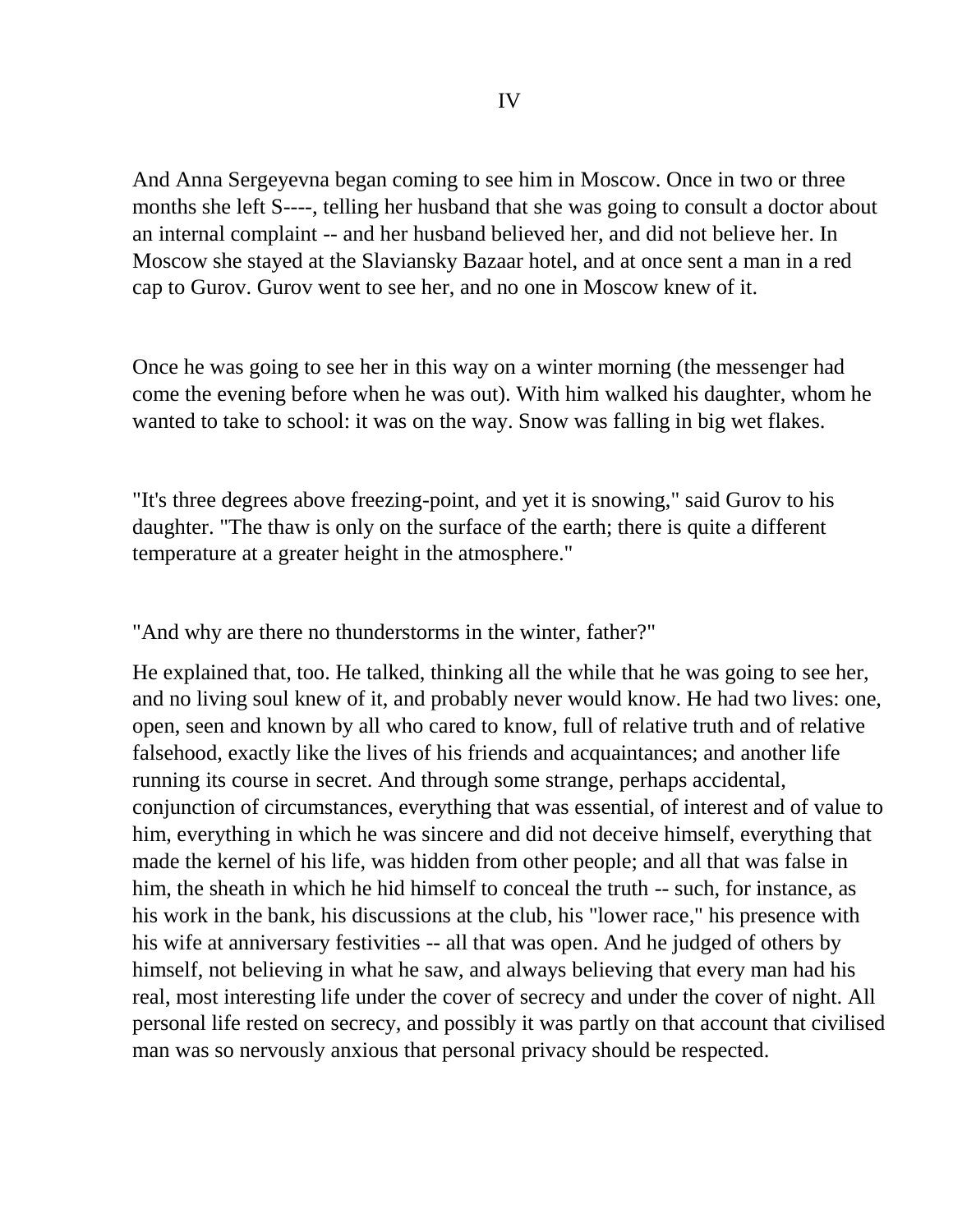After leaving his daughter at school, Gurov went on to the Slaviansky Bazaar. He took off his fur coat below, went upstairs, and softly knocked at the door. Anna Sergeyevna, wearing his favourite grey dress, exhausted by the journey and the suspense, had been expecting him since the evening before. She was pale; she looked at him, and did not smile, and he had hardly come in when she fell on his breast. Their kiss was slow and prolonged, as though they had not met for two years.

"Well, how are you getting on there?" he asked. "What news?"

"Wait; I'll tell you directly.... I can't talk."

She could not speak; she was crying. She turned away from him, and pressed her handkerchief to her eyes.

"Let her have her cry out. I'll sit down and wait," he thought, and he sat down in an arm-chair.

Then he rang and asked for tea to be brought him, and while he drank his tea she remained standing at the window with her back to him. She was crying from emotion, from the miserable consciousness that their life was so hard for them; they could only meet in secret, hiding themselves from people, like thieves! Was not their life shattered?

"Come, do stop!" he said.

It was evident to him that this love of theirs would not soon be over, that he could not see the end of it. Anna Sergeyevna grew more and more attached to him. She adored him, and it was unthinkable to say to her that it was bound to have an end some day; besides, she would not have believed it!

He went up to her and took her by the shoulders to say something affectionate and cheering, and at that moment he saw himself in the looking-glass.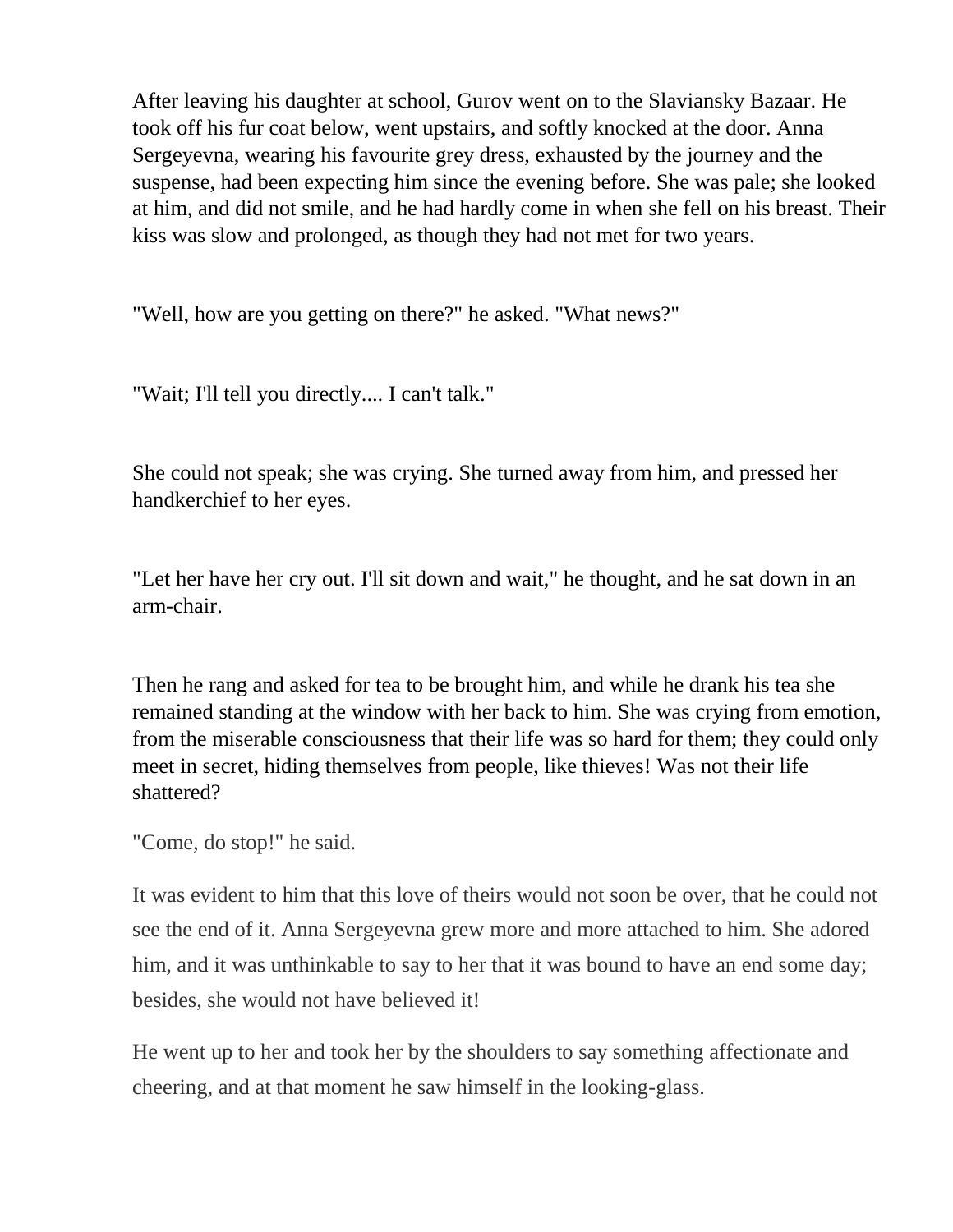His hair was already beginning to turn grey. And it seemed strange to him that he had grown so much older, so much plainer during the last few years. The shoulders on which his hands rested were warm and quivering. He felt compassion for this life, still so warm and lovely, but probably already not far from beginning to fade and wither like his own. Why did she love him so much? He always seemed to women different from what he was, and they loved in him not himself, but the man created by their imagination, whom they had been eagerly seeking all their lives; and afterwards, when they noticed their mistake, they loved him all the same. And not one of them had been happy with him. Time passed, he had made their acquaintance, got on with them, parted, but he had never once loved; it was anything you like, but not love.

And only now when his head was grey he had fallen properly, really in love -- for the first time in his life.

Anna Sergeyevna and he loved each other like people very close and akin, like husband and wife, like tender friends; it seemed to them that fate itself had meant them for one another, and they could not understand why he had a wife and she a husband; and it was as though they were a pair of birds of passage, caught and forced to live in different cages. They forgave each other for what they were ashamed of in their past, they forgave everything in the present, and felt that this love of theirs had changed them both.

In moments of depression in the past he had comforted himself with any arguments that came into his mind, but now he no longer cared for arguments; he felt profound compassion, he wanted to be sincere and tender. . . .

"Don't cry, my darling," he said. "You've had your cry; that's enough. . . . Let us talk now, let us think of some plan."

Then they spent a long while taking counsel together, talked of how to avoid the necessity for secrecy, for deception, for living in different towns and not seeing each other for long at a time. How could they be free from this intolerable bondage?